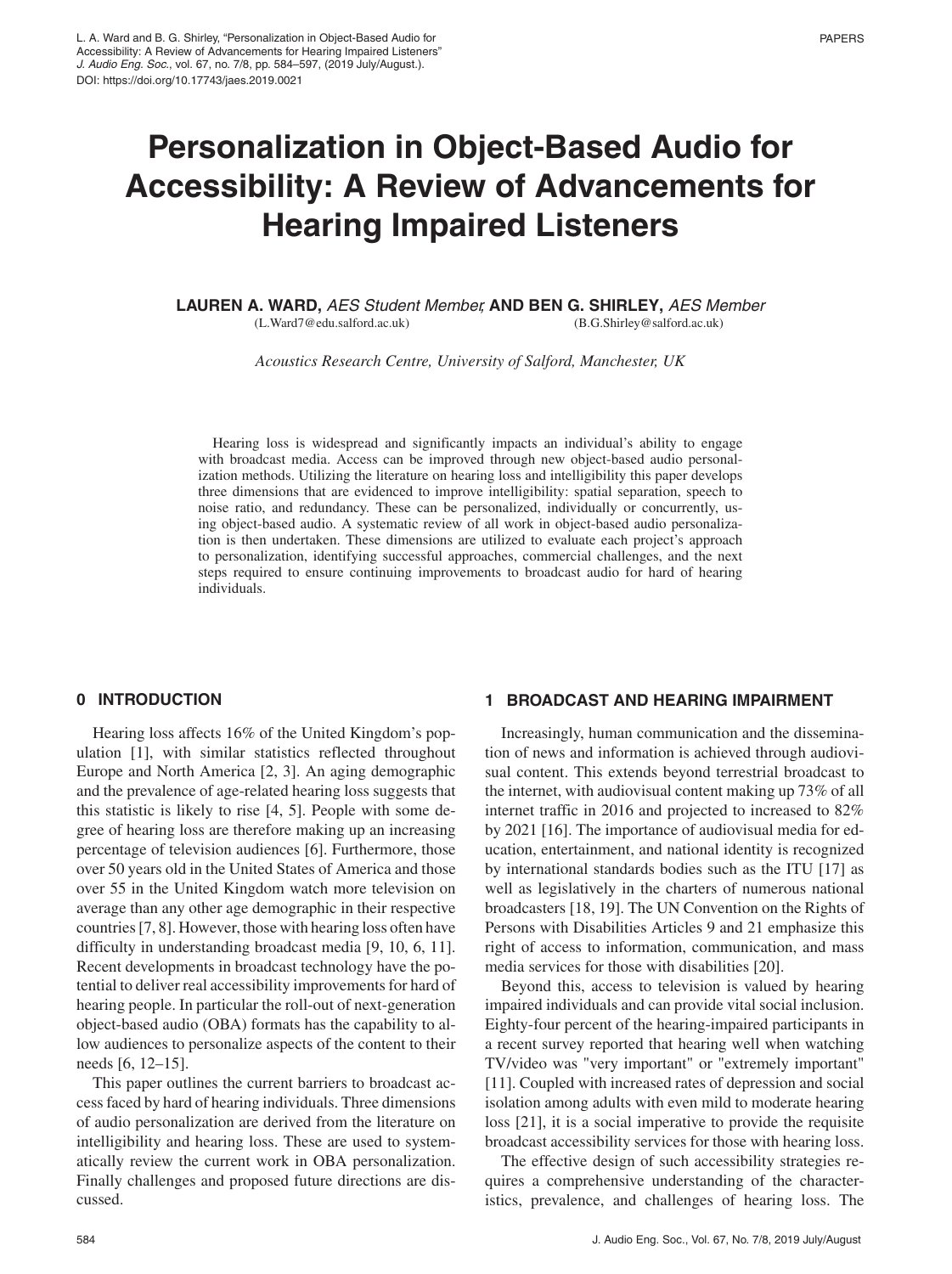remainder of this section summarizes the characteristics of hearing loss and its effect on broadcast accessibility.

# **1.1 Barriers to Accessing Broadcast Content**

Headlines decrying inaudible television dialog have become common of late [22, 23] and the issue was deemed significant enough to be debated in the UK Parliament's Upper House [24]. However, this problem is not a new one and research into dialog clarity has been ongoing for more than 25 years [25]. A large-scale 2008 study by the Royal National Institute for the Deaf reported that 87% of hard of hearing viewers struggled with television speech [9]. Similar difficulty was reflected in a cross-sectional survey of a single evening's viewing carried out by the BBC [10]. This showed 60% of viewers had difficulty hearing the speech in the broadcasts at some point during the evening. It also identified 4 main factors affecting speech understanding: clarity of speech, unfamiliar or strong accents, background noise, and background music [26].

While identifying such problems are quite straightforward, locating their origin in the broadcast chain and mitigating them is more complex. Armstrong explores this complexity, defining a problem space covering the numerous points where audibility can be degraded; from the original performance and content capture, through production and broadcast, to reproduction in the home [6]. Mapp defines a similar space, including three specific listener-based factors: hearing acuity, attention and alertness, and familiarity/fluency of language [27]. Armstrong and Crabb consider these human factors in terms of an individuals' "media access needs," of which two types are defined: sensory and cognitive [12]. Sensory needs impact on an individual's ability to perceive broadcast content and may be permanent (e.g., hearing loss) or temporary (e.g., consuming content in a noisy environment). Cognitive accessibility refers to an individual's ability to understand, engage with, and enjoy content. Meeting cognitive needs is about processing and comprehending the information (given differing language, cultural knowledge, and norms) and memory of what has occurred within the program. This review focuses on the sensory needs of those with hearing loss.

#### **1.2 Prevalence of Hearing Impairment**

In 2015 the charity *Action on Hearing Loss* (AoHL) estimated 11 million people in the United Kingdom were affected by hearing loss [1]. These statistics are mirrored in countries with similar demographics such as Australia [28] (2006) and the United States [2] (2003–2004). The WHO estimate that over 360 million people worldwide have a disabling degree of hearing loss [29]. AoHL project that by 2035, the number of individuals with hearing loss in the UK will 15.6 million people [1], which is in part due to an aging population [4]. Presbycusis, age-related hearing loss [30], is the single largest cause of hearing loss in the UK [1]. Another major cause is noise-induced hearing loss, often from occupational exposure [31, 32], though this can also be from recreational activities such as concerts [33].

# **1.3 Characterization of Hearing Loss**

Hearing loss is often characterized by the location of the impairment within the auditory system: *conductive* loss is as a result of problems within the ear canal, ear drum or middle ear;*sensorineural* loss is as a result of problems with the inner ear; and *mixed* loss combines these factors [34]. Presbycusis and noise-induced hearing loss are common types of sensorineural loss [35]. The severity of hearing loss is often characterized by pure-tone threshold audiometry, grouping individuals into four categories: mild, moderate, severe, and profound [36, 1]. Those with mild loss (in the range 20 – 40 dB) generally struggle to understand speech in noisy situations but often are able to understand speech in quiet unaided  $[1, 37, 38]$ . Those with moderate loss  $(41 -$ 70 dB) generally have difficulty understanding speech under any condition without a hearing aid [1]. Those with mild to moderate are the majority of hearing impaired individuals in the UK (91.7%). Those with severe  $(71 - 95 \text{ dB})$ to profound loss (>95dB) often rely on lip-reading, powerful hearing aids or cochlear implants. However, generally only a small proportion of those who could benefit from a hearing aid actually have one fitted (24% in Australia [39]), and many of those who have had a hearing aid fitted do not use them regularly [40, 39].

Pure-tone threshold audiometry provides a common and readily understood definition of hearing loss severity. However, audiometric thresholds do not fully account for the variability in individuals' ability to understand speech in noise [41–43]. Even listeners with normal thresholds can vary significantly in their ability to understand speech in noise [44, 45]. For this reason, evaluations of speech in noise performance are becoming increasingly used in clinical settings [41], usually quantifying the point where the listener can understand 50% of the speech [46–48].

The difference between audiometric thresholds and speech in noise performance was modeled by Plomp in 1978 [43], who defined two classes of hearing loss:

- *Attenuation*: loss due to the reduction in perceived volume as a result of reduced audiometric thresholds;
- *Distortion*: comparable to a decreased effective speech to noise ratio. Also termed suprathreshold.

Contributors to suprathreshold loss include reduction in sensitivity to temporal fine structure [49], loudness recruitment (reduced dynamic range) [50], and reduction in frequency resolution [51]. Some of these factors are collectively termed "hidden hearing loss," hypothesized to be from cochlear neuropathy (loss of the high frequency auditory nerve fibers) [52, 53]. Non-audiometric components of hearing have also been shown to decline with age [54, 45, 55], possibly due to age-related loss of acuity of subcortical neural temporal coding of sound [56, 57].

Fully characterizing hearing loss is an ongoing research challenge. As such, the dilemma facing those developing accessibility services has echoes of the *Anna Karenina* principle (with deference to Leo Tolstoy): "*normal hearing listeners are all alike; every hearing impaired listener is*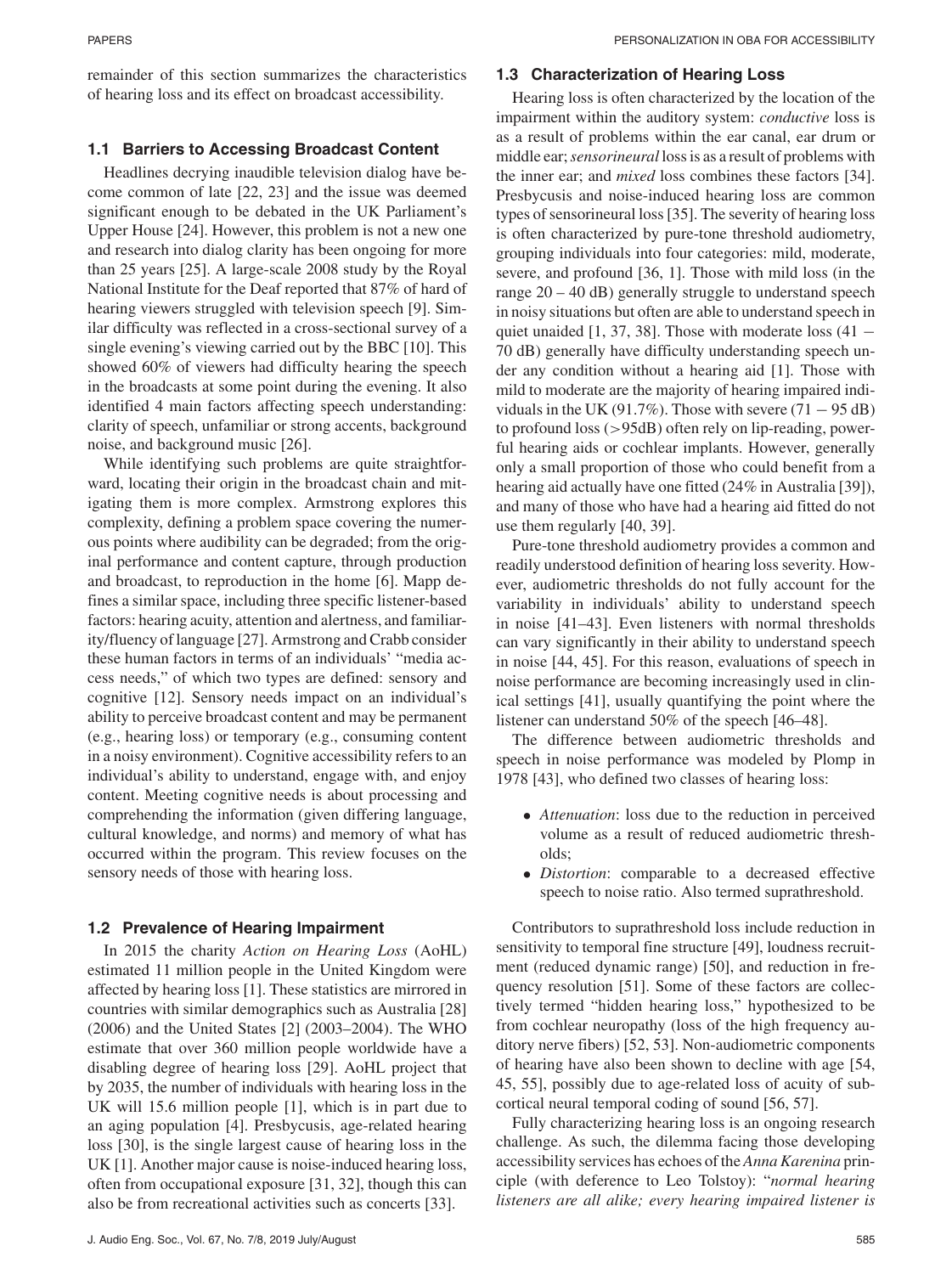*hearing impaired in their own way"* [42, 58]. A personalized approach therefore has the greatest chance of successfully creating accessible audio; however mass media present a challenging dichotomy between audience-wide and individual needs.

# **2 METHODOLOGY OF THE SYSTEMATIC REVIEW**

No previous systematic reviews in this area exist, with the most comprehensive review paper being a 2016 BBC whitepaper [6]. The paper concludes that successful delivery of accessible audio is technically possible through personalized object-based audio (OBA) content but broad uptake requires better understanding of user wants and needs. For this reason, this paper revisits the topic to evaluate the progress made and systematically collate evidence for different approaches. The results of this aim is to support technology and content creators and broadcasters in prudent decision making around OBA implementation.

This aim is achieved with a two stage review methodology. Stage one performs a conceptual analysis of broadcast speech intelligibility literature and pre-OBA research, to establish the existing evidence for different personalization approaches (Sec. 3). Three main types were identified; speech to noise ratio, spatial separation, and redundancy. They are termed here as dimensions of personalization given that these approaches can coexist to varying degrees. The second stage utilized a systematic review methodology, summarizing all active and completed projects on OBA personalization (Sec. 4). These were then analyzed with reference to the three personalization dimensions (Sec. 5).

This review considers the literature in terms of projects due to the evolving and active nature of the research area, similarly to [6]. Projects are defined here as an individual or collaborative investigations with a specified aim, supported by one or more publications (including but not limited to peer-reviewed literature and public project deliverables). Only research publicly available prior to July 12, 2018 was considered. For inclusion a project aims had to meet the following criteria:

- To enable personalization of an element of broadcast audio, which the end-user has control of at time of consumption; AND
- Use OBA to do so; OR
- Rely on OBA methods for eventual implementation of a theoretical investigation.

Sixteen projects meeting this criteria were identified. Two additional projects were initially identified and later excluded as they did not specifically describe *audio* personalization [59, 60]. The majority of projects addressed speech to noise ratio (15 projects). Only 3 projects explored personalization of spatial separation and redundancy respectively.

# **3 DIMENSIONS OF PERSONALIZATION**

This section outlines the dimensions of personalization identified through a conceptual analysis of broadcast speech intelligibility literature. Speech intelligibility is often defined as the proportion of words that are correctly identified, distinguishing it from comprehension [61]. It may also be defined as the proportion of words understood [62], incorporating elements of comprehension and quality. The latter definition is used here.

Furthermore, the definition used considers two types of intelligibility. Signal-dependent intelligibility is based solely on the availability of the speech signal. Complementary intelligibility however utilizes other, non-speech, cues from the speech signal. These can include syntax, semantics, and multi-modal cues such as facial expressions [63]. These complementary cues are also referred to as "top-down information" [64], and they have been shown to play an increased role in speech perception when hearing is challenged, either by hearing impairment, or by masking from competing sources [65, 66]. It has been proposed that complementary intelligibility is a result of the manner in which the brain composes perceptual auditory objects using expectations to predict unavailable parts of the input signal [67].

#### **3.1 Speech to Noise Ratio**

The first response when speech is not understood on television is to turn up the volume [68, 11]. However it is commonly reported by hard of hearing listeners that despite having the television at near full volume, it does not aid in following on screen conversations [69]. When the *attenuation* caused by hearing loss is overcome, the *distortion* loss, or effective speech to noise reduction, remains [43].

Two main studies have investigated the adjustment of speech to noise ratio to improve intelligibility. The first was conducted by Mathers in 1991 with the BBC and other partners [25]. This used audiovisual clips with either +6 dB, –6 dB or unchanged background sound levels and subjective ratings of quality were elicited from participants. This suggested that a 6 dB reduction to the background sounds produces a small improvement in quality but the study lacked statistical analysis of its findings. The second, more recent study was conducted in 2010—the BBC Vision Audibility project. It used a similar experiment to Mathers, providing three mixes with varying background sound levels to participants: +4 dB, –4 dB, and unchanged [6]. This showed that greater levels of background sound definitely inhibited speech understanding but less background sound did not always provide an improvement.

The inability of these studies to determine a single, optimal speech to noise ratio is unsurprising given that speech reception threshold is itself a feature used to characterize the degree of an individual's disablement from hearing loss. Research conducted into speech enhancement for television has shown that this variability is further complicated when the speech and background cannot be controlled separately and post hoc speech enhancement is used [70, 71]. As such its application to improving broadcast access has shown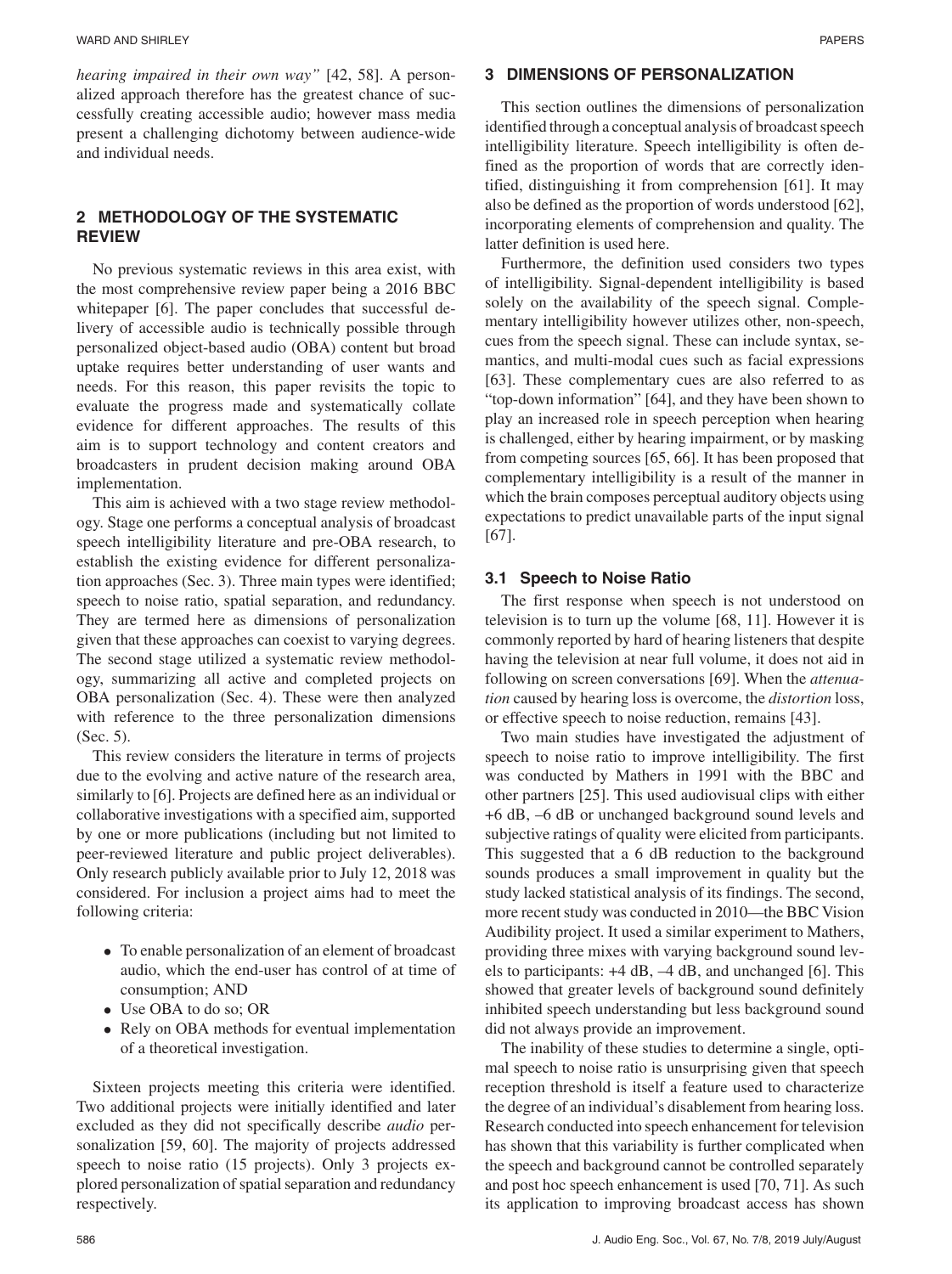limited efficacy [72]. As a personalizable parameter, however, it has significant potential for improving accessibility for hard of hearing listeners.

#### **3.2 Spatial Separation**

For normal hearing listeners, speech intelligibility improves when the masker and target speech are spatially separated [73]. Hearing impaired listeners can also benefit from spatial release from this masking, though to a reduced degree [74], dependent on their specific hearing impairment and localization ability. Part of the Clean Audio project explored this, evaluating the effect of reproduction using a phantom center compared with a central loudspeaker on speech intelligibility [75, 76]. This showed a measurable improvement in intelligibility of up to 5.9% when using a central loudspeaker. If speech is placed in the center channel, this can effectively improve intelligibility; however, the placement of speech, and consequent efficacy of this approach, is dictated by the preferences of producers and broadcasters. OBA gives the potential for the spatial location of the speech to be a personalizable dimension, through the separate control of an object's location.

#### **3.3 Redundancy**

*Human listeners use a variety of tactics to hear speech, even buried in noise, which in film we call music and effects.* [77]

Redundancy, or additional information that may be superfluous for normal hearing listeners in quiet, can facilitate understanding in less favorable conditions or for people with hearing loss. This is particularly relevant to audio visual media. Audiovisual content does not represent a standard speech in noise problem [78, 79]. Non-speech broadcast content includes music, effects, Foley, and ambiences as well as noise; therefore the speech in noise problem faced by hard of hearing viewers is not as simple as having a target (speech) and masker (noise). Non-speech signals can provide redundancy and improve complementary intelligibility. These cues can come from within the speech and other audio signals (single mode), or may come from other sources such as accompanying visuals (multi-modal). The most commonly used accessibility service for hard of hearing people is captioning (also known as subtitles) which, for people with some residual hearing, provides redundant information. In a 2015 study into subtitle usage, one subtitle user described the role of subtitles for them as: *"*... *so I'm reading and hearing but the hearing only works if I'm reading— putting two and two together"* [80].

The importance of redundancy in understanding speech has long been understood in terms of context, word familiarity, and syntactic structure probability [81, 82, 64]. Research by Bilger in 1984 showed that word recognition in noise by older listeners with sensorineural hearing loss more than doubled when the speech was semantically predictable (from recognizing 37% of keywords up to 76%) [82]. Recent adaptations of his work consistently demonstrate this effect [83–86].

One redundancy cue shown to provide improvements in intelligibility is familiarity with the speaker. A study by Souza et al. found that in both noise and quiet, hard of hearing listeners could understand speech in noise better when spoken by a familiar voice, spouse or close friend, than by a stranger [87]. Even for speech that is previously unfamiliar, familiarizing a listener with the speaker's voice beforehand can result in intelligibility gains [88].

Other types of single mode cues can be provided by nonspeech sounds, an area that controlled studies have only recently explored [89–91]. A 2016 study by Hodoshima showed that some types of preceding sounds aid intelligibility of urgent public address style speech [89]. A 2017 study by Ward et al. showed that the inclusion of sound effects related to the keywords can improve word recognition rates in noise from 36% to 61% for normal hearing listeners. Follow-on work demonstrated that the same effect is present for some hard of hearing listeners, although the effect is dependent on hearing acuity in the better hearing ear. Those with mild loss exhibited comparable benefits to normal hearing listeners [91].

Multi-modal cues have been investigated in many studies, including the interaction of different complementary intelligibility cues [92–94]. In Augert et al.'s work the effect of prosody and pictorial situational context was investigated with young (5–9 years old) French speaking listeners [92]. It showed that by age five children can utilize the situational context of speech [92]. Zekveld et al. analyzed the effect of semantic context and related and unrelated text cues on speech intelligibility, showing that both relevant and irrelevant semantic context influences speech perception in noise [93]. Spehar et al. has investigated the effects of different types of contextual cues showing that participants benefited from both visual and speech-based context [94]. Multi-modal redundancy is well illustrated by findings from the Clean Audio Project. Using a forced choice comparison test between video clips with hearing impaired participants, results indicated a statistically significant correlation between video clip preference and the percentage of face-to-camera dialog for both speech clarity and enjoyment ratings [78]. Interestingly, participants were overall unaware that they were lip-reading.

There are a multitude of redundant cues within television content, though not all of them are readily personalizable. Semantic context is already present in most dramatic content, providing built-in redundancy. Through an ability to control the levels of different objects, or groups of objects, OBA presents an ability to personalize the level of redundant sound cues [13]. More broadly, object-based media broadcast presents the potential to personalize visual objects (e.g., selecting camera angles), or to provide supplementary content to allow viewers to become more familiar with the voices or content of the program.

This work focuses on addressing the sensory needs of those with hearing loss; literature suggests some consideration must be made of cognitive needs when adding additional elements to the content. It has been argued that the effort required for those with hearing loss to filter out background sound and "clean up" the speech means that there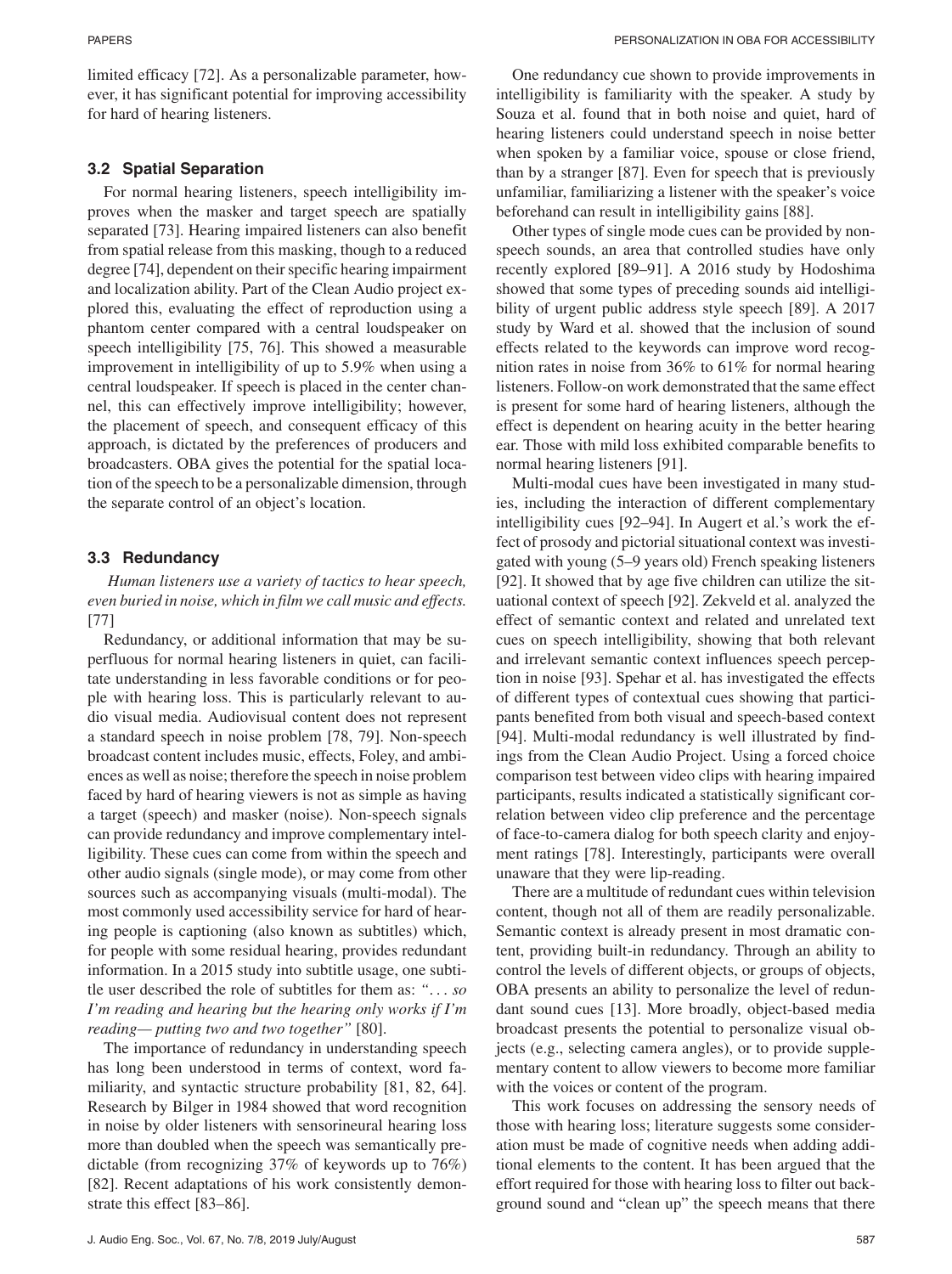is reduced attention for the higher level cognitive processing required to utilize complementary intelligibility cues [95]. This concept is echoed in a 2000 study by Moreno and Mayer which addressed the effect of additional audio elements on knowledge transference in multimedia learning [96]. This work showed that for instructional messages, additional audio elements can overload the listeners' working memory [96]. A more recent study has shown that for infants, whose cognitive processes are not yet fully developed, music interferes with transfer learning from television content [97]. A 2010 study by Aramaki et al. showed that categorization of ambiguous non-speech sounds takes longer than for typical sounds [98]. These works suggest that the amount of redundant information and how it is presented requires personalization to ensure that an optimal balance between improved intelligibility and cognitive needs is maintained.

#### **3.4 Preliminary Discussion**

From the literature three dimensions of personalization for OBA have been identified: speech to noise ratio, spatial separation, and redundancy. Considering the definition of intelligibility at the beginning of this section, increasing speech to noise ratio constitutes an improvement in signalbased intelligibility, making a greater portion of the original speech signal available for the listener. Spatial separation also achieves this to some extent as well as offering complementary spatial cues for the listener. All are evidenced to provide useful functions in overcoming the sensory barriers experienced by viewers. However, for some viewers additional redundant information could have the effect of overloading working memory and be detrimental to intelligibility. This interaction between sensory and cognitive media access needs has to be considered in any accessible personalization implementation.

# **4 OBJECT-BASED PERSONALIZATION**

OBA formats can facilitate much improved broadcast access for hard of hearing people. Recent formats, such as Dolby Atmos, MPEG-H, and DTS:X have the facility to broadcast individual sound elements as independent audio objects, complete with metadata to instruct the receiver as to how the objects should be rendered [99]. OBA can also facilitate personalization of audio presentation based on individual viewer preferences, sensory or environmental needs. This section systematically outlines projects where this functionality has been used to provide end-user personalization of audio, first generally and then with specific applications for hearing impaired listeners.

#### **4.1 Object-Based Audio Personalization**

Although initial focus of OBA was on facilitating immersive periphonic (with height) sound, its potential for personalization has become viewed as increasingly important. Personalization possibilities proposed have included alternate sports commentaries [100, 101], home and away sport crowd ambience choices [102], balance between fore-

ground and background sound [103–105], and alternate language provision [106, 107, 105].

Prior to the first broadcast of OBA formats, work using the Web Audio API, had been carried out to explore how personalization could be employed. The BBC and Fraunhofer carried out "Netmix" in 2011, an experiment using a live broadcast of the Wimbledon Tennis Championships that allowed end-users to select between seven options for relative level between commentary and court ambience [108, 109]. Two distinct patterns were apparent in listeners' preferences; slightly less commentary, to enhance the feeling of "*being there*," and considerably more commentary, to improve intelligibility. Similar trials with Swedish Radio content have also been conducted [108].

Other work utilizing the Web Audio API has been completed by the BBC. Personalized dynamic range control, based on the end-user's preferences, needs, and listening environment was proposed and informally evaluated [110]. A demonstration of OBA and the audio definition model using the Web Audio API proposes the ability for the user to mute and unmute individual objects as well as select binaural or stereo rendering in the browser [111].

Further live broadcast experiments by the BBC with football content using the Web Audio API allowed viewers to customize which team's end the crowd noise came from [102]. This work utilized three audio streams: on pitch sounds, commentary, and crowd noise streams, and users could select between predetermined mixes. An interesting result from this study was that two-thirds of participants chose to increase crowd noise relative to commentary. Other experiments using football broadcast material were undertaken as part of the FascinatE project [112, 113]. The FascinatE project featured user-manipulation of the visual point of view of a 180 degree 8K panoramic video, accompanied by corresponding transformations of the audio scene to match. The final demonstration of the project also featured separate user-controls to personalize levels of onpitch, crowd, and commentary sounds during a game [78], although formal user-testing of this was not carried out.

Automatic selection of a background level to optimize intelligibility has been investigated by Tang et al. [114]. The system utilizes an objective intelligibility metric to analyze the intelligibility of the speech. If the intelligibility falls below a predefined threshold, the system exploits the separation between speech and other sounds in OBA, to adjust the overall speech to background ratio. The threshold at which adjustment occurs could be personalized.

Personalization to improve the listening experience in non-ideal environments and mobile devices has been explored byWalton et al. [103, 104] by allowing users to adjust the foreground/background balance. Background sounds were defined as diffuse and ambient sounds, foreground sounds as dialog and prominent sound effects. Environmental noise had a significant effect on the mix preferences of participants. Again, the results highlighted two distinct clusters of behavior: one tended towards raising the foreground effects to make them audible above the environmental noise and the other increased the background noise to try and mask the environmental noise.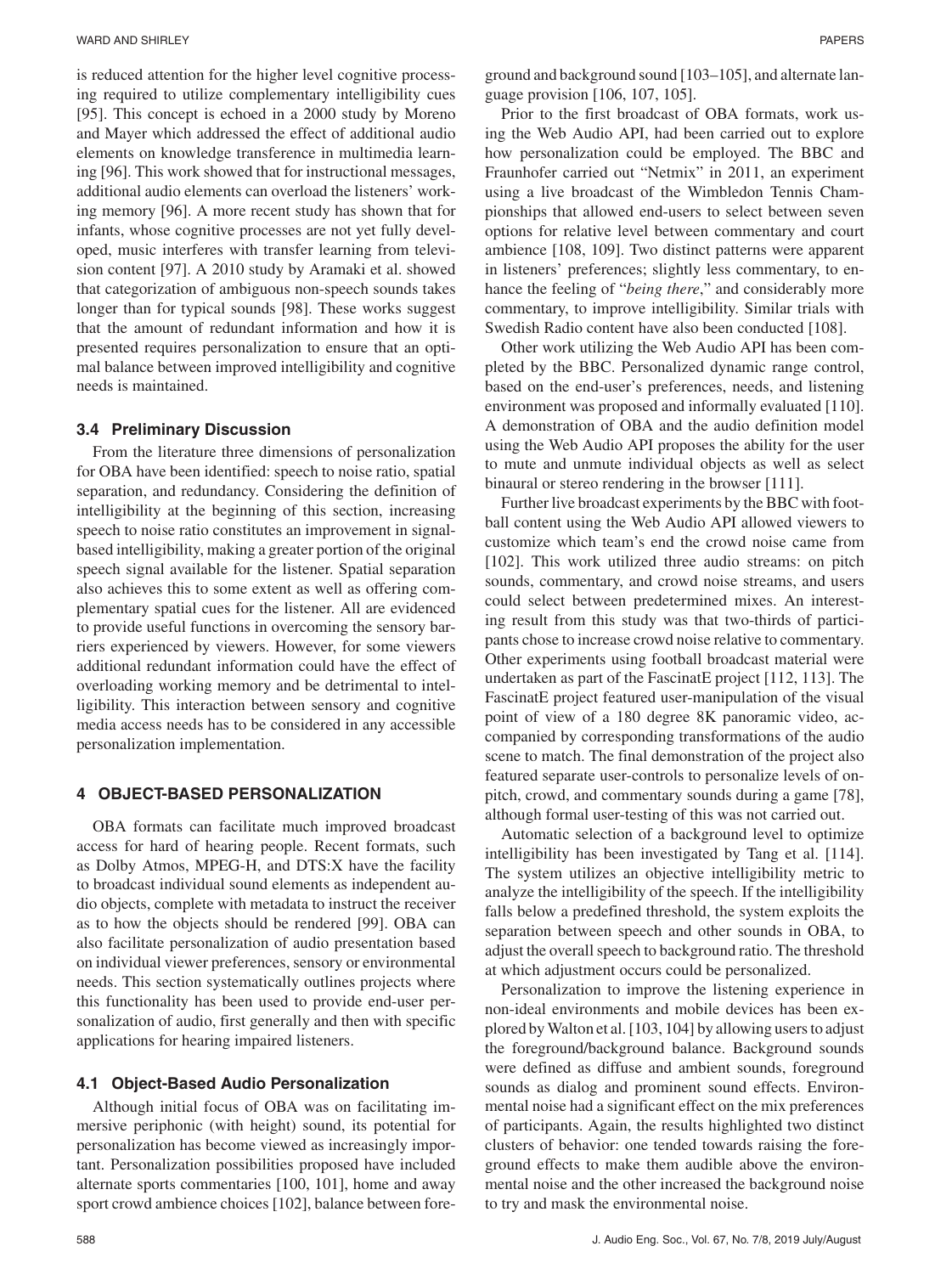As part of the S3A project, Demonte et al. also investigated personalization potential for mobile and small screen devices [115]. This work explored the effect on intelligibility of binaural auralization of noise, speech or both, as well as the effect of visual information. The study utilized the GRID audio visual corpus [116] with head tracked binaural reproduction to perceptually locate the speech, noise or both, at an external screen. Results indicated a 9.2% increase in intelligibility in the condition with speech externalized to the screen and masker noise reproduced in stereo in the headphones. This effect has been attributed to binaural release from masking [117] and audio-visual coherency when the speech appears to be coming from the speaker on the screen.

More recent work on the S3A project has used OBA to integrate ad hoc arrays of personal and mobile devices into immersive audio reproduction. Media Device Orchestration (MDO) [118] utilizes additional metadata and allows individual objects, or object categories, to be sent to connected mobile devices. MDO enables mobile devices to augment a sound scene to improve immersion and also has potential for specific objects, e.g., narration, to be sent to a specific individual's device.

The Orpheus Project has explored the user experience of object-based media [105]. The project first evaluated perceived usefulness of features before and after use, including the capacity for the viewer to alter: listening perspective, language, audio rendering format including binaural, and the foreground/background balance. Results showed the greatest increase in perceived usefulness was for the foreground/background balance. A user experience study with a large cohort was also evaluated under different listening scenarios: airplane cabin and living room. These tests evaluated different features including different audio reproduction, dynamic range control, and an additional transcript. In the airplane cabin scenario, 83% of participants indicated a preference for binaural reproduction compared to stereo or mono. Over 70% of participants from all age groups also indicated a positive effect in the use of dynamic range control. Improved intelligibility was rated the second best feature overall by participants. Only half the participants found the additional transcript useful. However, participant feedback such as *"I can't hear so well anymore. The transcript would make listening to the radio easier for me"* by a 60-year-old participant, demonstrates that this feature is useful for a subset of listeners.

### **4.2 Audio Personalization for Accessibility**

Early work to address the needs of hard of hearing listeners was conducted by Fraunhofer and termed Spatial Audio Object Coding for Dialogue Enhancement (SAOC-DE) [99, 119]. SAOC-DE was designed to complement existing 5.1 and stereo broadcast systems and transmitted un-mixing metadata that could separate audio objects from the audio mix [99]. In intelligibility tests using the Oldernburg Sentence test [48] and applause style background noise, it was demonstrated that SAOC-DE improved sentence recognition accuracy from 34% to 81%.

Related dialog enhancement work for archival content has continued utilizing blind source separation techniques to extract audio objects [120]. This uses the MPEG-H format to facilitate end-user personalization of the speech level [121, 107].

DTS has also presented a dialog-based personalization solution [122]. The proposed algorithm specifies dialog control and enhancement. Alongside this is a protection mechanism to ensure appropriate levels of dialog compared to other program content that is maintained through sections where levels change substantially. The algorithm makes use of object loudness metadata.

The BBC has developed companion screen technology that can deliver an audio description track from a synchronized device [123]. This allows viewers with sight loss to have some control over the audio description and forms the basis of delivery for other types of personalized OBA to an individual listener. Such an approach requires headphones that isolates the listeners from the communal experience of watching television. A solution to providing individualized audio while maintaining the communal experience has been proposed by Simon Galvez et al. [124]. This proposal utilizes highly directional beam-forming, implemented in a consumer-style soundbar, to deliver personalized audio to only the listener requiring it while providing a standard audio mix to additional listeners.

It has been highlighted that the potentially large number of audio objects in a television program, and the fact that OBA allows hypothetical control over all objects, means that a better understanding of the role of these objects and how they can be grouped is required [6]. Work by Woodcock et al. [125] has investigated how people cognitively categorize different parts of broadcast audio for a range of program material. They found that at least seven categories were perceived: continuous and transient background sound, clear speech, non-diegetic music and effects, sounds indicating the presence of people, sounds indicating actions and movement, and prominent attention-grabbing transient sounds. This categorization scheme has been utilized in a reduced form in subsequent work where users were given control of four sound categories: dialog, music, foreground effects, and background effects [14]. This project, a collaboration between DTS and the University of Salford, presented hard of hearing participants with an interface allowing them to adjust the volume of each category. In general, the participants reduced the non-speech categories relative to speech, although the speech itself was left close to its initial level by almost all participants. However, there was substantial inter-personal variation in the levels set for other categories, but lower intra-personal variation across genres. Interestingly, around a third of the participants set levels of the *foreground effects* significantly higher than *music* and *background effects*. In questionnaire responses and discussion these participants stated that the *foreground effects* helped them to understand the media content.

Work investigating object-based personalization for hard of hearing listeners is limited, though interest in the area is increasing [126, 127].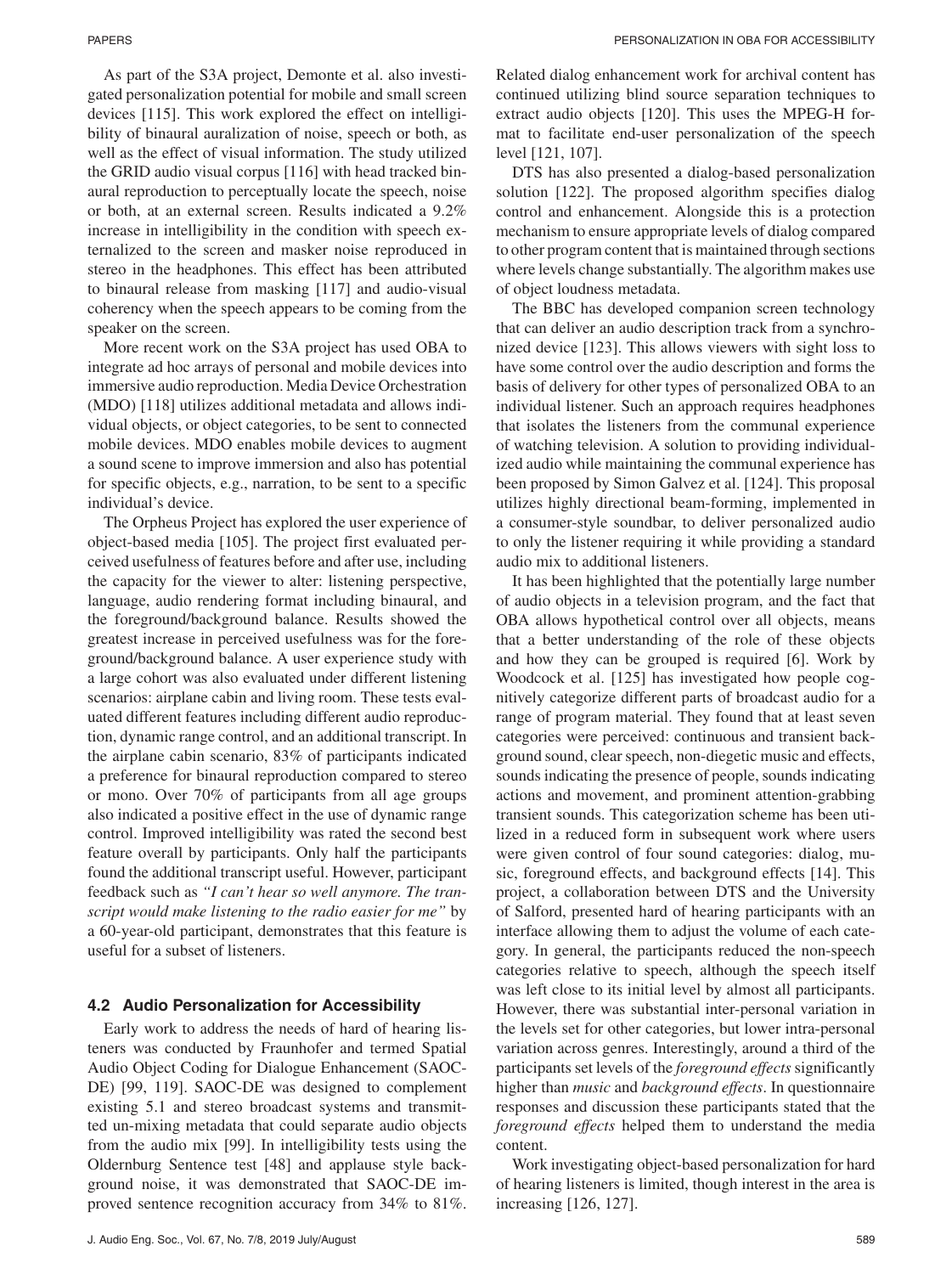### **5 DISCUSSION**

OBA presents a clear opportunity to improve broadcast experiences for all listeners, not only those with hearing loss. Research focus has primarily been on speech to noise ratio rather than spatial separation and redundancy dimensions. This section will discuss each dimension in turn, highlighting effective strategies as well as unexploited potential. The challenges and opportunities of audio personalization for consumers and the industry are outlined.

#### **5.1 Speech to Noise Ratio**

Speech to noise ratio is the most commonly implemented dimension [108, 104, 122, 114, 78, 109, 105]. It is clearly a desirable and effective personalization parameter, given the balances chosen by even normal hearing listeners. It is also powerful in that it can be leveraged to improve intelligibility [119], combat adverse listening environments [103–105], and increase immersion [108].

SOAC-DE, and it's transition into MPEG-H strategies [121], highlight an important question; how to offer personalization for legacy and other pre-mixed content. Such hybrid strategies that make use of the increasing efficacy of source separation algorithms [128, 129] and the personalization capabilities of OBA represent a transitional solution between linear and object-based broadcasting. The integration of producer constraints into metadata allows a balance to be struck between production, broadcaster, and end-users' requirements [122].

Personalized dynamic range control and compression [110] has potential to intelligently interact with hearing aids to prevent problems deriving from multi-band compression being applied multiple times [11]. This is an unexplored area that has significant potential as the ability for devices to communicate directly to hearing aids improves. While the exploitation of hearing aid technology to provide personalization is a complementary area of study, it is outside the scope of this review.

This dimension has the advantage of being conceptually simple for the end-user. It is easily implemented as either a single control [104, 103] or a selection between multiple predefined mixes [102]. Automatic adjustment shows potential to lower this barrier further, particularly if the intelligibility threshold can be set for individual listeners, listening scenarios or preferences [114]. While significant work has explored personalization of speech to noise ratio, automatic adjustment represents a unexploited area.

While conceptually simple for the end-user, this simplicity relies on utilizing the target speech vs. masker (everything else) paradigm [99, 108] or ad hoc definitions of foreground and background sound [103, 104]. However, the distinction between useful and masking sounds is more complex. This is evidenced by the effect of redundant nonspeech information on intelligibility [90, 91, 89] and the personal preferences reported by Shirley et al. [14]. While Woodcock et al. demonstrate some generality in people's categorization of broadcast sounds [125], the usefulness or masking potential is not generalizable.

#### **5.2 Spatial Separation**

This dimension has received comparatively limited research attention and may be in part due to the majority of terrestrial broadcast utilizing stereo. However, the increase of video on demand consumption and headphone listening may provide the necessary impetus for change. A number of object-based technologies in development have the potential to offer this type of personalization through binaural rendering [111, 105, 115] or sending alternate mixes to secondary devices [118, 123]. The use of binaural rendering has the additional advantage of providing useful location cues to listeners who may also have some sight loss [130]. Transaural soundbar technology has potential to provide personalized speech to noise ratios and also increased spatial separation for individual listeners [124]. As highlighted by Demonte et al., the effect of binaural auralization on the intelligibility of speech is not well known and further research is required [115].

Beyond the technological challenges, spatial separation presents a parameter which is conceptually difficult to personalize. In order to go beyond simple provision of binaural or transaural reproduction, an exploration into adaptation of audio object location and its impact on audiovisual congruency is needed to enable accessible user control. Such a control could take the form of a "spread out" button, personalizing levels of spatial separation, and could be beneficial for hearing and visually-impaired listeners.

# **5.3 Redundancy**

Multi-modal redundancy cues, in the form of subtitles, have reached near ubiquity as an access service in some regions. However, personalization of other redundancy cues, particularly single mode cues, has seen less exploitation. Multi-modal informational redundancy provided by transcripts [105] have seen positive feedback from some users but are yet to be explored in specific accessibility applications. A project carried out by the BBC, called *Story Explorer*, developed tools to create additional online content for media. The content allowed users to explore information relevant to a program such as to story-lines, key events, and characters [60]. This approach, coupled with tools for synchronized second screen content [131], offers technology to deliver supporting information. This could be leveraged to provide additional audio that would allow users to familiarize themselves with voices of characters. What remains to be evaluated is the provision of content structure and accessibility for specific sensory needs.

A cursory investigation by Shirley et al., indicated how single mode redundancy, such as relevant non-speech sounds, can be personalized and exploited [14]. However, as highlighted in Sec. 5.1, the challenge is then how to categorize these sounds in terms of their relative usefulness and masking potential while making personalization easily accessible to the end-user. To address this, Ward and Shirley have proposed a hierarchy of *narrative importance* for audio objects, allowing objects to be categorized by their influence on the story and complementary intelligibility potential rather than by type of sound [132, 133]. In this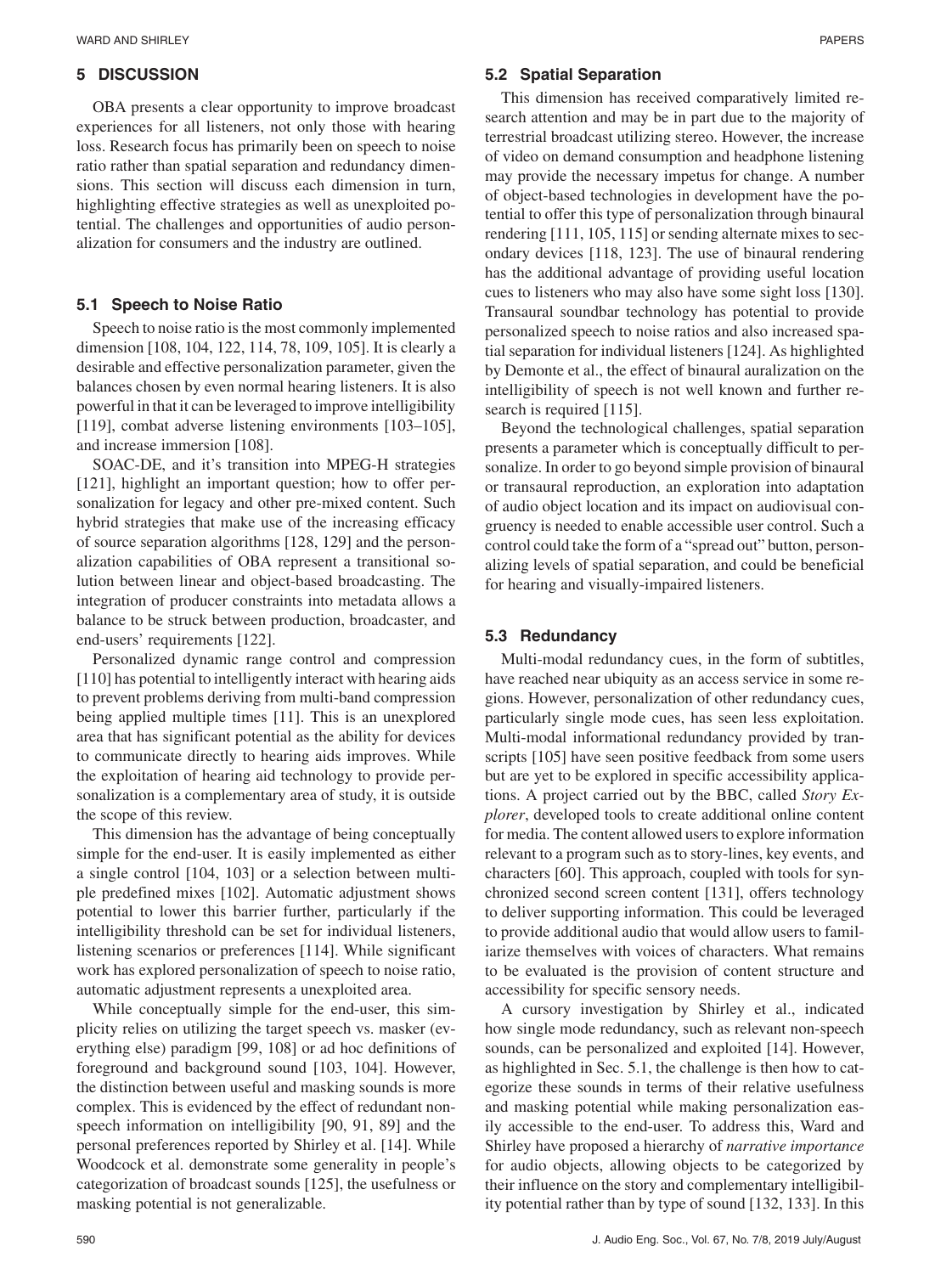approach, each audio object in a sound scene is tagged with *narrative importance* metadata so that the end user can personalize the level of different categories while appropriately balancing levels of those vital to narrative comprehension. This, in effect, gives a sliding scale which end-users can adjust to reduce the complexity of content and therefore of the cognitive load required to process it. Tools to define this narrative importance metadata and to adjust the complexity of the audio reproduction have been implemented and demonstrated by the S3A project [132, 133].

#### **5.4 Commercial Challenges and Opportunities**

Implementation of any OBA personalization may have substantial implications for production workflows and for production costs [134]. The BBC's Responsive Radio experiment, which created an object-based variable length radio documentary, took considerable resources to create [135], though efforts are underway to develop tools that move the process into a scalable workflow [59]. In addition to much-needed tool development, interactions between different dimensions of personalization, and between personalization and other access services, are currently undetermined. User-assessment is required to ensure any implemented strategies are effective.

Despite potential shifts in workflow and tools, objectbased production opportunities for broadcasters are considerable. The demand for personalized accessible broadcast is only likely to increase with an aging demographic [4]. Positive participant response to trials of object-based accessibility personalization from early work [108] to the most recent [105] and current trends toward Hollywoodstyle sound design, which many listeners find problematic [24], will drive demand for new access services.

At the time of writing, OBA technology has been rolled out in several territories. Initial broadcasts have been limited in their exploitation of the personalization potential of OBA [136, 107]. MPEG-H is being broadcast in South Korea as the sole audio codec for the country's terrestrial UHDTV broadcasting system [136] and includes facility for audio description (also known as video description services), and for dialog, to be broadcast as audio objects and to be available for personalization [137]. Dolby Atmos broadcast commenced in the UK in January 2017 and, although initially focused on immersive audio for live sport, there are plans to introduce accessible audio features [138]. DTS has demonstrated potential OBA personalization prototypes using object-categorization for hearing impaired people [14]. This demonstrates a drive from audiences and companies to implement object-based broadcast technology for a personalized listening experience.

#### **6 CONCLUSIONS**

It is evident no single solution will address all problems faced by individuals with hearing impairments in accessing broadcast audio. However several approaches covered in this review show promise. For legacy and other channelbased media, advances in speech enhancement techniques such as those discussed by Torcoli et al. [139 can be facilitated by OBA. Speech separation algorithms such as these could also be informed by intelligibility metering and adaptation as described in [114] to automate for optimum intelligibility. However the pre-mixed nature of legacy content means that for real improvements to accessible personalization, we need to look to the future.

# **6.1 Future Directions**

This review paper has formalized the otherwise disparate development of OBA personalization strategies for hard of hearing listeners into three dimensions of personalization speech to noise ratio, spatial separation, and redundancy. From this we can determine which areas are best pursued based on likelihood of adoption and greatest benefit to the target population. A greater research focus on speech to noise ratio is likely due to its simplicity, both in implementation and conceptualization by the end-user. This dimension is likely to have the most widespread implementation and appeal, given that several territories already broadcast in OBA formats capable of personalizing this without substantial further technological development. Limited explorations have been made into personalizing the spatial separation of objects, due to the potential complexity of personalizing this dimension. Delivery of an alternate binaural mix, which inherently contains spatial separation benefits, seems the most likely implementation of this dimension to be broadly adopted, given its existing use to provide more immersive mixes. Both for research and implementation, use of redundant information presents the most interesting unanswered questions. In particular, how redundant information can be leveraged to improve accessibility without excessive cognitive load. It is the opinion of the authors that strategies which blend personalizable speech to background ratio and variable amounts of redundant information are likely to yield the greatest accessibility improvement for hard of hearing listeners. Such a strategy has been developed by the authors as part of the S3A project [133, 132]. This work utilized the concept of narrative importance to group audio objects and thus facilitate easy level adjustment of the different objects through use of a sliding *complexity* scale (further described in [140]).

Implementing personalized solutions is not without challenges, both technological and in designing personalization interfaces which are themselves, accessible and userfriendly. Regardless of dimension, the greatest impact for the majority of audiences will be achieved by strategies that do not rely on specific hardware, such as second screen devices or hearing aids, but have the capacity to interface with additional devices if they are available. How much control over the mix should be ceded to the audience to balance creative integrity and accessibility is one of many unanswered questions. However for broadcasters, the benefits of catering to more consumers with associated increased audience shares are compelling.

It is evident from this work that for broadcast to be truly accessible, it needs to not only exploit OBA technology and accommodate the idiosyncrasies of different types of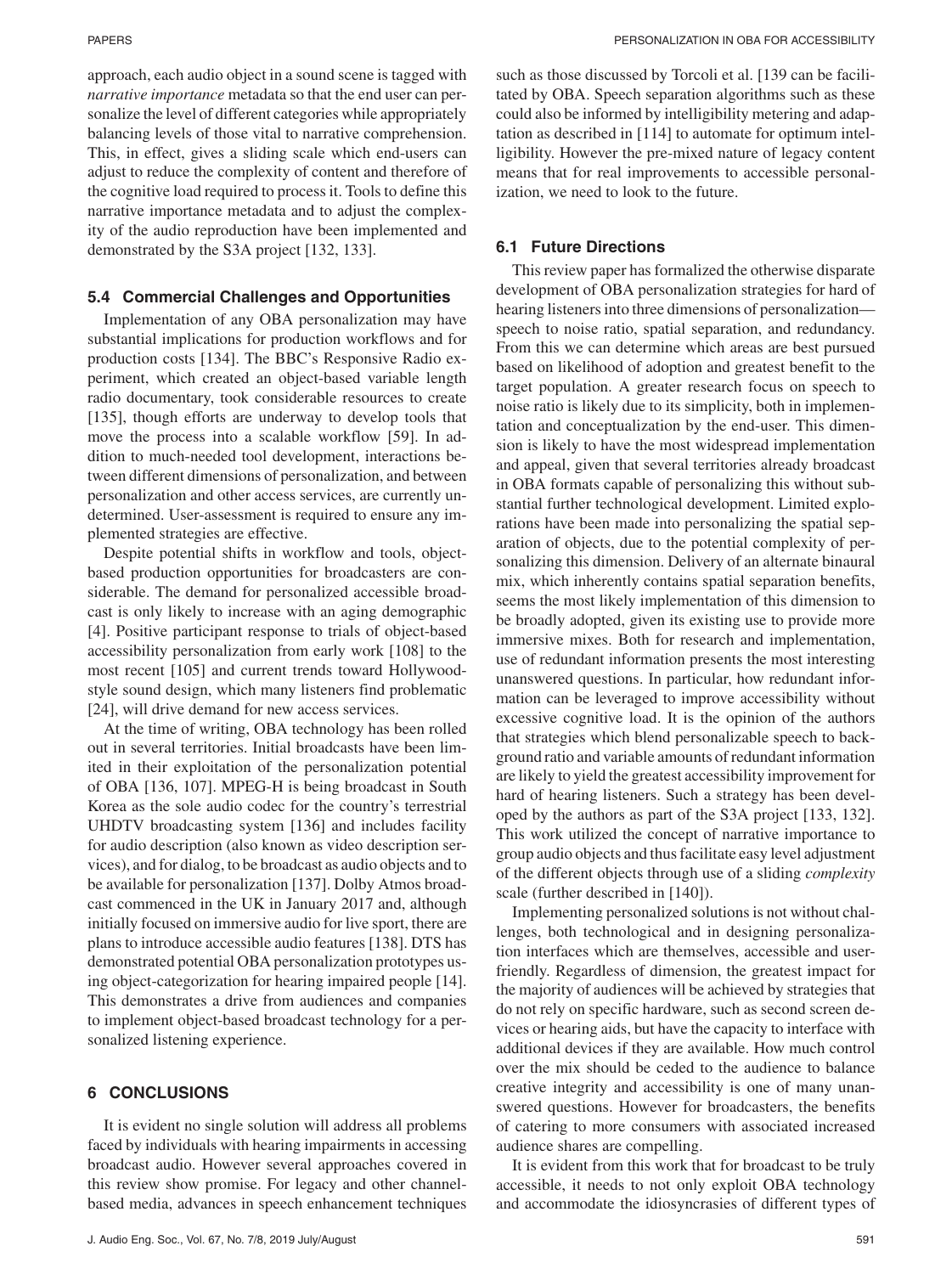hearing loss, but meet the audience's desire for greater agency in an ever expanding media landscape.

#### **7 ACKNOWLEDGMENTS**

Lauren Ward is funded by the General Sir John Monash Foundation. The authors would like to thank the contributions of M. Armstrong, P. Demonte, and Dr O. Bones.

#### **8 REFERENCES**

[1] Action on Hearing Loss, "Hearing Matters Report" (2015), https://www.actiononhearingloss.org.uk/how-wehelp/information-and-resources/publications/researchreports/hearing-matters-report/.

[2] Y. Agrawal, E. A. Platz, and J. K. Niparko, "Prevalence of Hearing Loss and Differences by Demographic Characteristics among US Adults: Data from the National Health and Nutrition Examination Survey, 1999–2004," *Archives of Internal Medicine*, vol. 168, no. 14, pp. 1522– 1530 (2008), https://doi.org/10.1001/archinte.168.14.1522.

[3] B. Shield, "Evaluation of the Social and Economic Costs of Hearing Impairment," (2006 Oct.), https:// www.hear-it.org/sites/default/files/hear-it%20documents/ Hear%20It%20Report%20October%202006.pdf.

[4] Office for National Statistics, "National Population Projections: 2014-Based Statistical Bulletin" (2015 Oct.), https://www.ons.gov.uk/peoplepopulationandcommunity/ populationandmigration/populationprojections/bulletins/ nationalpopulationprojections/2015-10-29#older-people.

[5] T. N. Roth, D. Hanebuth, and R. Probst, "Prevalence of Age-Related Hearing Loss in Europe: A Review," *Eur. Arch. Otorhinolaryngol.*, vol. 268, no. 8, pp. 1101–1107 (2011), https://doi.org/10.1007/s00405-011-1597-8.

[6] M. Armstrong, "BBC White Paper WHP 324: From Clean Audio to Object Based Broadcasting" (2016 Oct.), http://www.bbc.co.uk/rd/publications/whitepaper324.

[7] The Nielsen Company (US), "The Total Audience Report Q1, 2017" (2017).

[8] Broadcasters Audience Research Board, "Trends in Television Viewing 2017" (2018 Feb.), https://www. barb.co.uk/download/?file=/wp-content/uploads/2018/03/ BARB-Trends-in-Television-Viewing-2017.pdf.

[9] Royal National Institute for Deaf People, "Annual Survey Report 2008" (2008).

[10] D. Cohen, "Sound Matters, BBC College of Production" (2011 Mar.), http://www.bbc.co.uk/academy/ production/article/art20130702112136134.

[11] O. Strelcyk and G. Singh, "TV Listening and Hearing Aids," *PloS one*, vol. 13, no. 6 (2018), https://doi.org/10.1371/journal.pone.0200083.

[12] M. Armstrong and M. Crabb, "Exploring Ways of Meeting a Wider Range of Access Needs through Object-Based Media—Workshop," presented at the *Conference on Accessibility in Film, Television and Interactive Media* (2017 Oct.).

[13] L. A. Ward, "Accessible Broadcast Audio Personalisation for Hard of Hearing Listeners," *Adjunct Publication of the 2017 ACM International Conference on Interactive*

*Experiences for TV and Online Video*, pp. 105–108 (2017 Jun.), https://doi.org/10.1145/3084289.3084293.

[14] B. G. Shirley, M. Meadows, F. Malak, J. S. Woodcock, and A. Tidball, "Personalized Object-Based Audio for Hearing Impaired TV Viewers," *J. Audio Eng. Soc.*, vol. 65, pp. 293–303 (2017 Apr.), https://doi.org/10.17743/ jaes.2017.0005.

[15] K. Ellis, "Television's Transition to the Internet: Disability Accessibility and Broadband-Based TV in Australia," *Media Intl. Australia*, vol. 153, no. 1, pp. 53–63 (2014), https://doi.org/10.1177/1329878X1415300107.

[16] Cisco, VNI, "Cisco Visual Networking Index: Forecast and Methodology 2016–2021 (2017)" (2017).

[17] ITU - G3ICT, "Digital Inclusion: Making Television Accessible Report" (2011 Nov.), http://staging.itu.int/ en/ITU-D/Digital-Inclusion/Persons-with-Disabilities/ Documents/Making\_TV\_Accessible-English.pdf.

[18] "Royal Charter for the Continuance of the British Broadcasting Corporation" (2016 Dec.), http://downloads. bbc.co.uk/bbctrust/assets/files/pdf/about/how\_we\_govern/ 2016/charter.pdf.

[19] Australian Government, "Australian Broadcasting Corporation Act 1983: Compilation no. 28" (2018 18 Mar.), https://www.legislation.gov.au/Details/ C2018C00079.

[20] V. Nationen, "Convention on the Rights of Persons with Disabilities (CRPD)," *Resolution*, vol. 61, p. 106 (2016), https://www.un.org/development/desa/disabilities/ convention-on-the-rights-of-persons-with-disabilities/ convention-on-the-rights-of-persons-with-disabilities-2.html.

[21] D. Monzani, G. Galeazzi, E. Genovese, A. Marrara, and A. Martini, "Psychological Profile and Social Behaviour of Working Adults with Mild or Moderate Hearing Loss," *Acta Otorhinolaryngol. Ital.*, vol. 28, no. 2, p. 61 (2008).

[22] H. Fullerton, "BBC Drama SS-GB Criticised for 'Mumbling' and Bad Sound Quality in First Episode" (2017 26 Feb.), http://www.radiotimes.com/news/2017- 02-26/bbc-drama-ss-gb-criticised-for-mumbling-and-badsound-quality-in-first-episode.

[23] J. Plunkett, "Heard this Before? BBC Chief Speaks Out over Happy Valley Mumbling" (2016 8 Apr.), https://www.theguardian.com/media/2016/apr/08/bbchappy-valley-mumbling-jamaica-inn-sarah-lancashire.

[24] Hanard, "Television Broadcasts: Audibility" (2017 4 Apr.), https://hansard.parliament.uk/lords/2017-04-04/ debates/F84C55A0-3D8B-41F7-A19C-CC216F8C7B0B/ TelevisionBroadcastsAudibility.

[25] C. D. Mathers, "A Study of Sound Balances for the Hard of Hearing," NASA STI/Recon Technical Report N, vol. 91 (1991).

[26] Voice of the Listener and Viewer, "VLV's Audibility of Speech on Television Project Will Make a Real Difference" (2011 Jun.), http://www.vlv.org.uk/ documents/06.11PressreleasefromVLV-AudibilityProject-0800hrs1532011\_002.pdf.

[27] P. Mapp, "Intelligibility of Cinema & TV Sound Dialogue," presented at the *141st Convention of the Audio*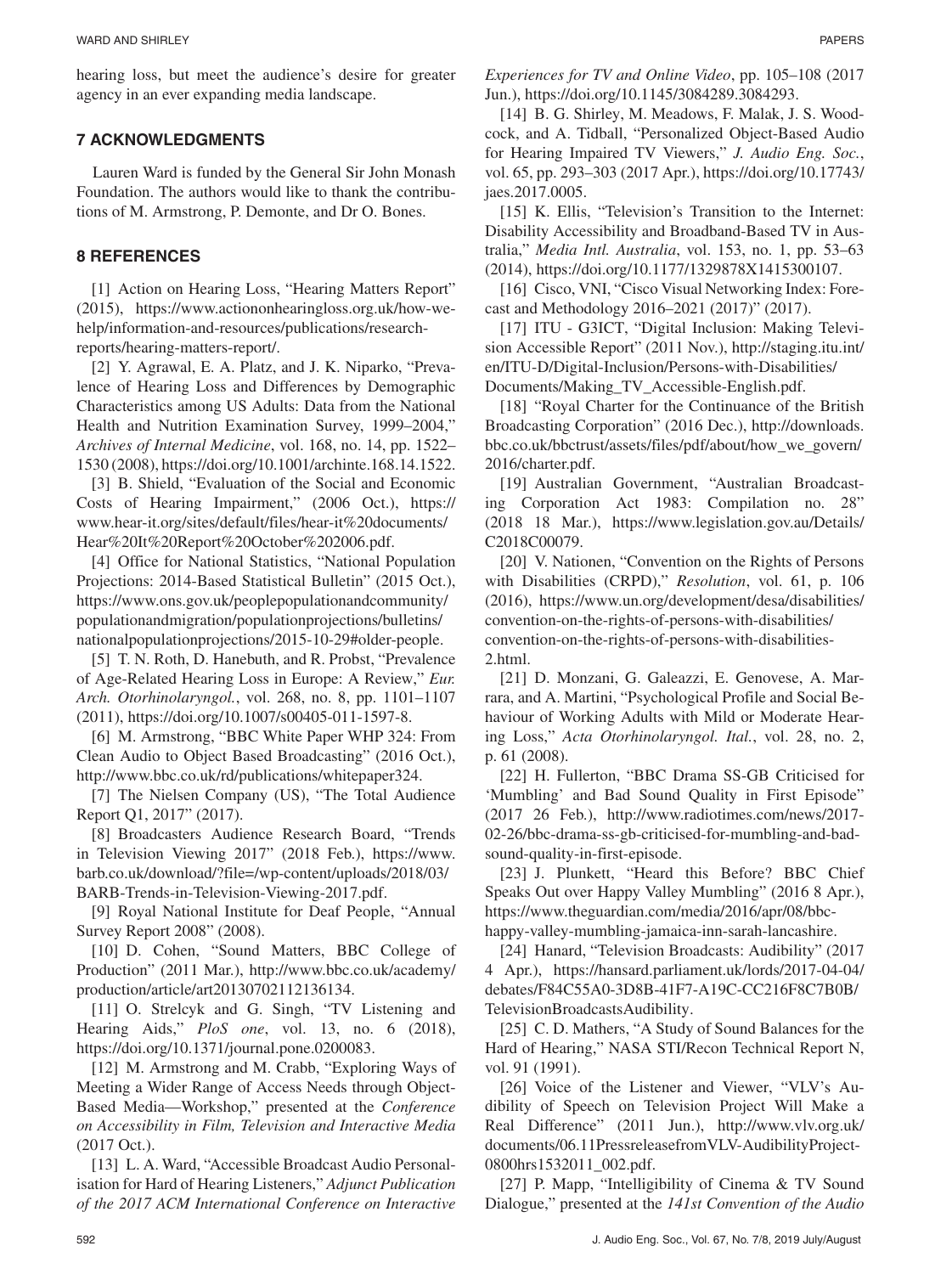*Engineering Society* (2016 Sep.), convention paper 9632, http://www.aes.org/e-lib/browse.cfm?elib=18436.

[28] Access Economics, "Listen Hear! The Economic Impact and Cost of Hearing Loss in Australia," *Report for The Cooperative Research Centre for Cochlear Implant and Hearing Aid Innovation and Victorian Deaf Society* (2006).

[29] W. H. Organization, et al., "Deafness and Hearing loss," *Fact sheet*, vol. 300 (2015).

[30] G. A. Gates and J. H. Mills, "Presbycusis," *The Lancet*, vol. 366, no. 9491, pp. 1111–1120 (2005), https://doi.org/10.1016/S0140-6736(05)67423-5.

[31] K. T. Palmer, M. J. Griffin, H. E. Syddall, A. Davis, B. Pannett, and D. Coggon, "Occupational Exposure to Noise and the Attributable Burden of Hearing Difficulties in Great Britain," *J. Occup. Environ. Med.*, vol. 59, no. 9, pp. 634–639 (2002), https://doi.org/10.1136/oem.59.9.634.

[32] S. Sadhra, C. A. Jackson, T. Ryder, and M. J. Brown, "Noise Exposure and Hearing Loss among Student Employees Working in University Entertainment Venues," *Ann. Occup. Hyg.*, vol. 46, no. 5, pp. 455–463 (2002).

[33] M. Maassen, W. Babisch, K. D. Bachmann, H. Ising, G. Lehnert, P. Plath, P. Plinkert, E. Rebentisch, G. Schuschke, and M. Spreng, et al., "Ear Damage Caused by Leisure Noise," *Noise and Health*, vol. 4, no. 13, p. 1 (2001).

[34] R. J. H. Smith, A. E. Shearer, M. S. Hildebrand, and G. Van Camp, "Deafness and Hereditary Hearing Loss Overview" (1993).

[35] P. M. Rabinowitz, "Noise-Induced Hearing Loss," *Amer. Family Physician*, vol. 61, no. 9, pp. 2759–2760 (2000).

[36] British Society of Audiology, "Recommended Procedure: Pure-Tone Air-Conduction and Bone-Conduction Tthreshold Audiometry with and without Masking" (2011).

[37] A. Bronkhorst and R. Plomp, "Effect of Multiple Speech-Like Maskers on Binaural Speech Recognition in Normal and Impaired Hearing," *J. Acoust. Soc. Amer.*, vol. 92, no. 6, pp. 3132–3139 (1992), https://doi.org/ 10.1121/1.404209.

[38] M. K. Pichora-Fuller, B. A. Schneider, and M. Daneman, "How Young and Old Adults Listen to and Remember Speech in Noise," *J. Acoust. Soc. Amer.*, vol. 97, no. 1, pp. 593–608 (1995), https://doi.org/10.1121/ 1.412282.

[39] Australia. Parliament. Senate. Community Affairs References Committee. and Siewert, Rachel. *Hear us : inquiry into hearing health in Australia / The Senate Community Affairs References Committee* The Senate Community Affairs References Committee Canberra 2010

[40] H. Aazh, D. Prasher, K. Nanchahal, and B. C. J. Moore, "Hearing-Aid Use and its Determinants in the UK National Health Service: A Cross-Sectional Study at the Royal Surrey County Hospital," *Int. J. Audiol.*, vol. 54, no. 3, pp. 152–161 (2015), https://doi.org/10.3109/ 14992027.2014.967367.

[41] A. J. Vermiglio, S. D. Soli, D. J. Freed, and L. M. Fisher, "The Relationship between High-Frequency Pure-Tone Hearing Loss, Hearing in Noise Test (HINT)

[42] M. Huckvale and G. Hilkhuysen, "On the Predictability of the Intelligibility of Speech to Hearing Impaired Listeners," presented at the *1st International Workshop on Challenges in Hearing Assistive Technology* (2017 Aug.).

[43] R. Plomp, "Auditory Handicap of Hearing Impairment and the Limited Benefit of Hearing Aids," *J. Acoust. Soc. Amer.*, vol. 63, no. 2, pp. 533–549 (1978), https://doi.org/10.1121/1.381753.

[44] D. Ruggles and B. Shinn-Cunningham, "Spatial Selective Auditory Attention in the Presence of Reverberant Energy: Individual Differences in Normal-Hearing Listeners," *J. Assoc. Res. Otolaryngol.*, vol. 12, no. 3, pp. 395–405 (2011), https://doi.org/10.1007/s10162-010-0254-z.

 $[45]$  C. Füllgrabe, B. C. J. Moore, and M. A. Stone, "Age-Group Differences in Speech Identification Despite Matched Audiometrically Normal Hearing: Contributions from Auditory Temporal Processing and Cognition," *Front. Ageing Neurosci.*, vol. 6 (2015), https://doi.org/ 10.3389/fnagi.2014.00347.

[46] M. Nilsson, S. D. Soli, and J. A. Sullivan, "Development of the Hearing in Noise Test for the Measurement of Speech Reception Thresholds in Quiet and in Noise," *J. Acoust. Soc. Amer.*, vol. 95, no. 2, pp. 1085–1099 (1994), https://doi.org/10.1121/1.408469.

[47] R. A. McArdle, R. H. Wilson, and C. A. Burks, "Speech Recognition in Multitalker Babble Using Digits, Words, and Sentences," *J. Amer. Acad. Audiol.*, vol. 16, no. 9, pp. 726–739 (2005), https://doi.org/10.3766/ jaaa.16.9.9.

[48] K. Wagener, V. Kühnel, and B. Kollmeier, "Development and Evaluation of a German Sentence Test I: Design of the Oldenburg Sentence Test," *Zeitschrift Fur Audiologie*, vol. 38, pp. 4–15 (1999).

[49] K. Hopkins and B. C. J. Moore, "The Contribution of Temporal Fine Structure to the Intelligibility of Speech in Steady and Modulated Noise," *J. Acoust. Soc. Amer.*, vol. 125, no. 1, pp. 442–446 (2009), https://doi.org/10.1121/1.3037233.

[50] E. Villchur, "Simulation of the Effect of Recruitment on Loudness Relationships in Speech," *J. Acoust. Soc. Amer.*, vol. 56, no. 5, pp. 1601–1611 (1974), https://doi.org/10.1121/1.1903484.

[51] R. Badri, J. H. Siegel, and B. A. Wright, "Auditory Filter Shapes and High-Frequency Hearing in Adults Who Have Impaired Speech in Noise Performance Despite Clinically Normal Audiograms," *J. Acoust. Soc. Amer.*, vol. 129, no. 2, pp. 852–863 (2011), https://doi.org/ 10.1121/1.3523476.

[52] C. J. Plack, D. Barker, and G. Prendergast, "Perceptual Consequences of 'Hidden' Hearing Loss," *Trends in Hearing*, vol. 18, p. 2331216514550621 (2014), https://doi.org/10.1177/2331216514550621.

[53] R. Schaette and D. McAlpine, "Tinnitus with a Normal Audiogram: Physiological Evidence for Hidden Hearing Loss and Computational Model," *J. Neurosci.*, vol. 31,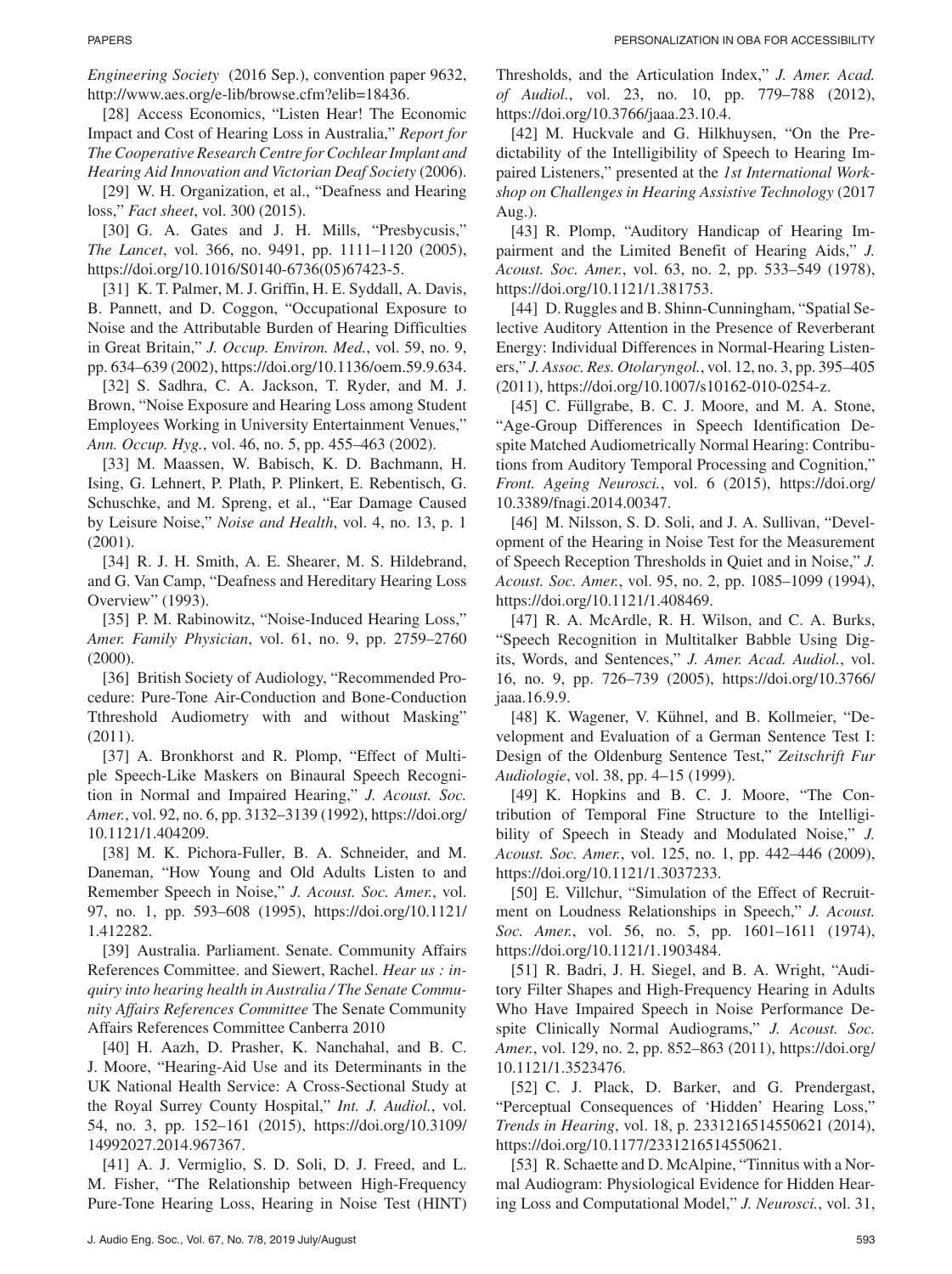no. 38, pp. 13452–13457 (2011), https://doi.org/10.1523/ JNEUROSCI.2156-11.2011.

[54] J. R. Dubno, D. D. Dirks, and D. E. Morgan, "Effects of Age and Mild Hearing Loss on Speech Recognition in Noise," *J. Acoust. Soc. Amer.*, vol. 76, no. 1, pp. 87–96 (1984), https://doi.org/10.1121/1.391011.

[55] A. Wingfield, P. A. Tun, and S. L. McCoy, "Hearing Loss in Older Adulthood: What it Is and How it Interacts with Cognitive Performance," *Curr. Dir. Psychol. Sci.*, vol. 14, no. 3, pp. 144–148 (2005), https://doi.org/10.1111/ j.0963-7214.2005.00356.x.

[56] F. Marmel, D. Linley, R. Carlyon, H. Gockel, K. Hopkins, and C. Plack, "Subcortical Neural Synchrony and Absolute Thresholds Predict Frequency Discrimination Independently," *J. Assoc. Res. Otolaryngol.*, vol. 14, no. 5, pp. 757–766 (2013), https://doi.org/10.1007/s10162-013- 0402-3.

[57] C. G. Clinard and K. L. Tremblay, "Aging Degrades" the Neural Encoding of Simple and Complex Sounds in the Human Brainstem," *J. Amer. Acad. Audiol.*, vol. 24, no. 7, pp. 590–599 (2013), https://doi.org/10.3766/jaaa.24.7.7.

[58] L. Tolstoy, *Anna Karenina*, vol. 2 (1966).

[59] J. Cox, M. Brooks, I. Forrester, and M. Armstrong, "Moving Object-Based Media Production from One-Off Examples to Scalable Workflows," *SMPTE Motion Imaging J.*, vol. 127, no. 4, pp. 32–37 (2018), https://doi.org/10.5594/JMI.2018.2806499.

[60] M. Evans, T. Ferne, Z. Watson, F. Melchior, M. Brooks, P. Stenton, and I. Forrester, "Creating Object-Based Experiences in the Real World," presented at the *International Broadcast Convention* (2016), https://doi.org/10.1049/ibc.2016.0034.

[61] L. Fontan, J. Tardieu, P. Gaillard, V. Woisard, and R. Ruiz, "Relationship between Speech Intelligibility and Speech Comprehension in Babble Noise," *J. Speech, Lang. Hear. Res.*, vol. 58, no. 3, pp. 977–986 (2015), https://doi.org/10.1044/2015\_JSLHR-H-13-0335.

[62] IEC60268-16," Standard, International Electrotechnical Commission (2011).

[63] N. Miller, "Measuring Up to Speech Intelligibility," *Int. J. Lang. Comm. Disorders*, vol. 48, no. 6, pp. 601–612 (2013), https://doi.org/10.1111/1460-6984.12061.

[64] D. N. Kalikow, K. N. Stevens, and L. L. Elliott, "Development of a Test of Speech Intelligibility in Noise Using Sentence Materials with Controlled Word Predictability," *J. Acoust. Soc. Amer.*, vol. 61, no. 5, pp. 1337–1351 (1977), https://doi.org/10.1121/1.381436.

[65] A. A. Zekveld, M. Rudner, I. S. Johnsrude, D. J. Heslenfeld, and J. Rönnberg, "Behavioral and fMRI Evidence that Cognitive Ability Modulates the Effect of Semantic Context on Speech Intelligibility," *Brain Lang.*, vol. 122, no. 2, pp. 103–113 (2012), https://doi.org/10.1016/ j.bandl.2012.05.006.

[66] B. Lindblom, "On the Communication Process: Speaker-Listener Interaction and the Development of Speech," *Augment. Alt. Comm.*, vol. 6, no. 4, pp. 220–230 (1990), https://doi.org/10.1080/07434619012331275504.

[67] J. Bizley and Y. Cohen, "The What, Where and How of Auditory-Object Perception," *Nature Rev.* *Neurosci.*, vol. 14, no. 10, pp. 693–707 (2013), https://doi.org/10.1038/nrn3565.

[68] S. Coren, "Most Comfortable Listening Level as a Function of Age," *Ergonomics*, vol. 37, no. 7, pp. 1269– 1274 (1994), https://doi.org/10.1080/00140139408964905.

[69] J. K. Willcox, "Better TV Sound for Those With Hearing Loss https://www.consumerreports.org/lcd-ledoled-tvs/better-tv-sound-for-those-with-hearing-loss/" (2018 12 Mar).

[70] A. Carmichael, "Evaluating Digital 'On-Line' Background Noise Suppression: Clarifying Television Dialogue for Older, Hard-of-Hearing Viewers," *J. Neuropsychol. Rehab.*, vol. 14, no. 1-2, pp. 241–249 (2004), https://doi.org/10.1080/09602010343000192.

[71] TVC, "D4.4 — Pilot-B Evaluations and Recommendations," Tech. Rep. (2016), http://pagines.uab. cat/hbb4all/sites/pagines.uab.cat.hbb4all/files/d4.4-tvc\_ pilot-b-evaluations-and-recommendations\_v1.00.pdf.

[72] M. Armstrong, "Audio Processing and Speech Intelligibility: A Literature Review," *BBC Research & Development Whitepaper* (2011).

[73] I. J. Hirsh, "The Relation between Localization and Intelligibility," *J. Acoust. Soc. Amer.*, vol. 22, no. 2, pp. 196– 200 (1950), https://doi.org/10.1121/1.1906588.

[74] T. L. Arbogast, C. R. Mason, and G.Jr Kidd, "The Effect of Spatial Separation on Informational Masking of Speech in Normal-Hearing and Hearing-Impaired Listeners," *J. Acoust. Soc. Amer.*, vol. 117, no. 4, pp. 2169–2180 (2005), https://doi.org/10.1121/1.1861598.

[75] B. Shirley, P. Kendrick, and C. Churchill, "The Effect of Stereo Crosstalk on Intelligibility: Comparison of a Phantom Stereo Image and a Central Loudspeaker Source," *J. Audio Eng Soc.*, vol. 55, pp. 852–863 (2007 Oct.).

[76] B. Shirley and P. Kendrick, "The Clean Audio Project: Digital TV as Assistive Technology," *Technol. Disability*, vol. 18, no. 1, pp. 31–41 (2006).

[77] T. Holman, *Sound for Film and Television* (Focal Press, 2012), https://doi.org/10.4324/9780240814322.

[78] B. Shirley, *Improving Television Sound for People with Hearing Impairments*, Ph.D. thesis, University of Salford (2013).

[79] O. Strelcyk, G. Singh, L. Standaert, L. Rakita, P. Derlath, and S. Launer, "TV/Media Listening and Hearing Aids," *Poster presented at: International Hearing Aid Conference* (2016).

[80] M. Armstrong, A. Brown, M. Crabb, C. J. Hughes, R. Jones, and J. Sandford, "Understanding the Diverse Needs of Subtitle Users in a Rapidly Evolving Media Landscape," presented at the *International Broadcast Convention Conference* (2015), https://doi.org/10.1049/ ibc.2015.0032.

[81] M. Pluymaekers, M. Ernestus, and R. Baayen, "Articulatory Planning Is Continuous and Sensitive to Informational Redundancy," *Phonetica*, vol. 62, no. 2-4, pp. 146– 159 (2005), https://doi.org/10.1159/000090095.

[82] R. Bilger, Speech Recognition Test Development, in E. Elkins, ed., *Speech Recognition by the Hearing Impaired*, vol. 14, pp. 2–15 (1984).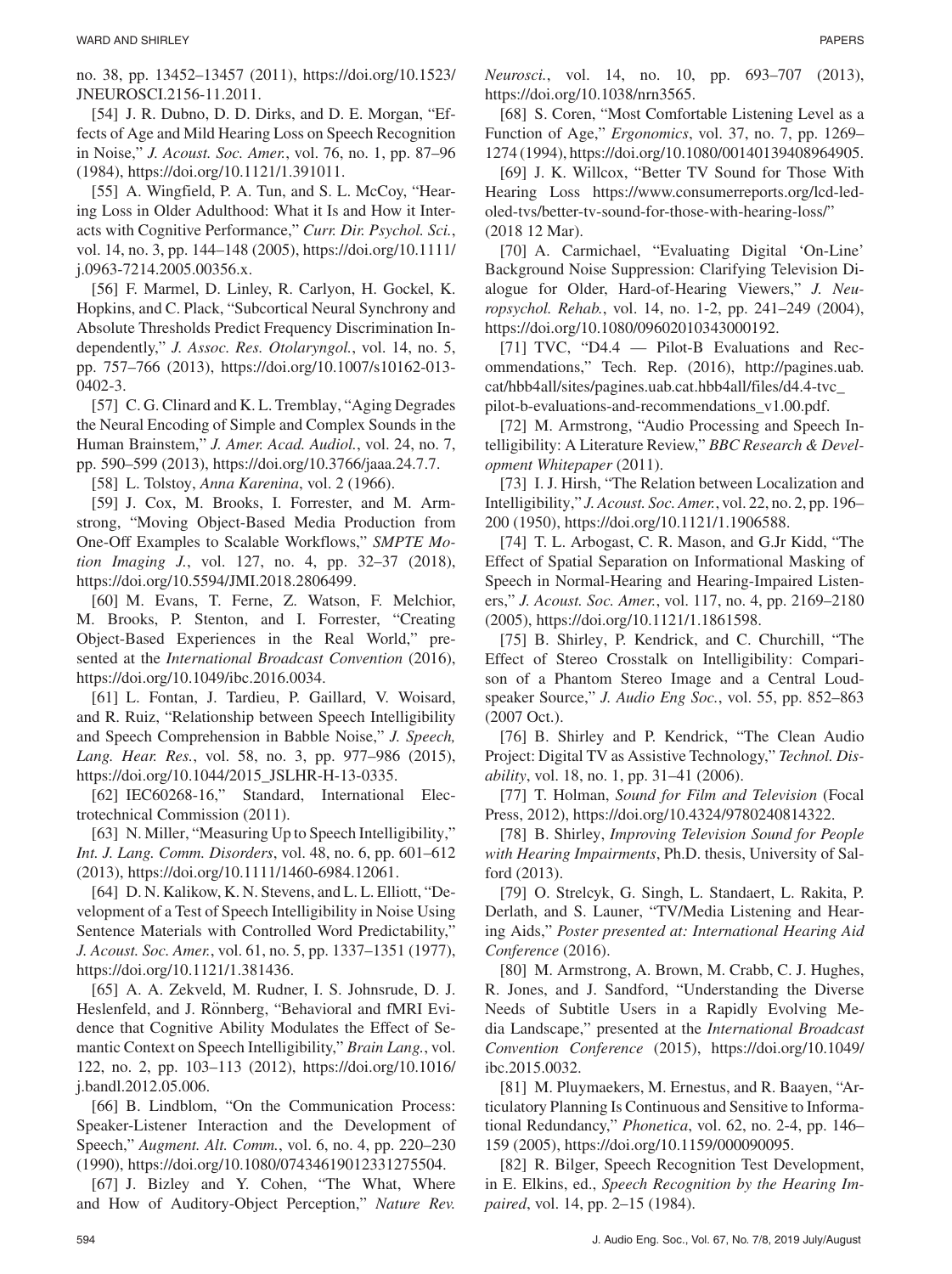[83] R. H. Wilson, R. McArdle, K. L. Watts, and S. L. Smith, "The Revised Speech Perception in Noise Test (R-SPIN) in a Multiple Signal-to-Noise Ratio Paradigm," *J. Amer. Acad. Audiol.*, vol. 23, no. 8, pp. 590–605 (2012), https://doi.org/10.3766/jaaa.23.7.9.

[84] D. J. Schum and L. J. Matthews, "SPIN Test Performance of Elderly Hearing-Impaired Listeners," *J. Amer. Acad. Audiol.*, vol. 3, no. 5, pp. 303–307 (1992).

[85] L. E. Humes, B. U. Watson, L. A. Christensen, C. G. Cokely, D. C. Halling, and L. Lee, "Factors Associated with Individual Differences in Clinical Measures of Speech Recognition among the Elderly," *J. Speech, Lang. Hear. Res.*, vol. 37, no. 2, pp. 465–474 (1994), https://doi.org/10.1044/jshr.3702.465.

[86] L. Ward, B. Shirley, Y. Tang, and W. Davies, et al., "The Effect of Situation-Specific Non-Speech Acoustic Cues on the Intelligibility of Speech in Noise," presented at *Interspeech 2017* (2017), https://doi.org/10.21437/ Interspeech.2017-500.

[87] P. Souza, N. Gehani, R. Wright, and D. Mc-Cloy, "The Advantage of Knowing the Talker," *J. Amer. Acad. Audiol.*, vol. 24, no. 8, pp. 689–700 (2013), https://doi.org/10.3766/jaaa.24.8.6.

[88] R. L. Freyman, U. Balakrishnan, and K. S. Helfer, "Effect of Number of Masking Talkers and Auditory Priming on Informational Masking in Speech Recognition," *J. Acoust. Soc. Amer.*, vol. 115, no. 5, pp. 2246–2256 (2004), https://doi.org/10.1121/1.1689343.

[89] N. Hodoshima, "Effects of Urgent Speech and Preceding Sounds on Speech Intelligibility in Noisy and Reverberant Environments," *Interspeech 2016*, pp. 1696–1699 (2016), https://doi.org/10.21437/Interspeech.2016-1618.

[90] L. Ward, B. Shirley, Y. Tang, and W. Davies, "The Effect of Situation-Specific Acoustic Cues on Speech Intelligibility in Noise," *Interspeech 2017*, pp. 2958–2962 (2017 Aug.), https://doi.org/10.21437/Interspeech.2017-500.

[91] L. Ward and B. Shirley, "Television Dialogue; Balancing Audibility, Attention and Accessibility," presented at the *Conference on Accessibility in Film, Television and Interactive Media* (2017 Oct.).

[92] M. Aguert, V. Laval, L. Le Bigot, and J. Bernicot, "Understanding Expressive Speech Acts: The Role of Prosody and Situational Context in French-Speaking 5- to 9-Year-Olds," *J. Speech, Lang. Hear. Res.*, vol. 53, no. 6, pp. 1629–1641 (2010), https://doi.org/10.1044/1092- 4388(2010/08-0078).

[93] A. A. Zekveld, M. Rudner, I. S. Johnsrude, J. M. Festen, J. H. M. Van Beek, and J. Rönnberg, "The Influence of Semantically Related and Unrelated Text Cues on the Intelligibility of Sentences in Noise," *Ear Hear.*, vol. 32, no. 6, pp. 16–25 (2011), https://doi.org/10.1097/ AUD.0b013e318228036a.

[94] B. Spehar, S. Goebel, and N. Tye-Murray, "Effects of Context Type on Lipreading and Listening Performance and Implications for Sentence Processing," *J. Speech, Language, and Hearing Res.*, vol. 58, no. 3, pp. 1093–1102 (2015), https://doi.org/10.1044/2015\_JSLHR-H-14-0360.

[95] H. Müsch, "Aging and Sound Perception: Desirable Characteristics of Entertainment Audio for the Elderly,"

presented at the *125th Convention of the Audio Engineering Society* (2008 Oct.), convention paper 7627.

[96] R. Moreno and R. E. Mayer, "A Coherence Effect in Multimedia Learning: The Case for Minimizing Irrelevant Sounds in the Design of Multimedia Instructional Messages." *J. Ed. Psychol.*, vol. 92, no. 1, p. 117 (2000), https://doi.org/10.1037//0022-0663.92.1.117.

[97] R. Barr, L. Shuck, K. Salerno, E. Atkinson, and D. L. Linebarger, "Music Interferes with Learning from Television during Infancy," *Infant Child Dev.*, vol. 19, no. 3, pp. 313–331 (2010), https://doi.org/10.1002/icd.666.

[98] M. Aramaki, C. Marie, R. Kronland-Martinet, S. Ystad, and M. Besson, "Sound Categorization and Conceptual Priming for Nonlinguistic and Linguistic Sounds," *J. Cogn. Neurosci.*, vol. 22, no. 11, pp. 2555–2569 (2010), https://doi.org/10.1162/jocn.2009.21398.

[99] J. Paulus, J. Herre, A. Murtaza, L. Terentiv, H. Fuchs, S. Disch, and F. Ridderbusch, "MPEG-D Spatial Audio Object Coding for Dialogue Enhancement (SAOC-DE)," presented at the *138th Convention of the Audio Engineering Society* (2015 May), convention paper 9220.

[100] S. Meltzer, M. Neuendorf, D. Sen, and P. Jax, "MPEG-H 3D Audio—The Next Generation Audio System," presented at the *International Broadcast Convention* (2014), https://doi.org/10.1049/ib.2014.0011.

[101] S. Mehta and T. Ziegler, "Personalized and Immersive Broadcast Audio," presented at the *International Broadcast Convention* (2014), https://doi.org/10.1049/ ib.2014.0010.

[102] M. Mann, A. W. P. Churnside, A. Bonney, and F. Melchior, "Object-Based Audio Applied to Football Broadcasts," *ACM International Workshop on Immersive Media Experiences*, pp. 13–16 (2013), https://doi.org/10.1145/2512142.2512152.

[103] T. Walton, M. Evans, D. Kirk, and F. Melchior, "Does Environmental Noise Influence Preference of Background-Foreground Audio Balance?" presented at the *141st Convention of the Audio Engineering Society* (2016 Sep.), convention paper 9637.

[104] T. Walton, M. Evans, D. Kirk, and F. Melchior, "Exploring Object-Based Content Adaptation for Mobile Audio," Personal Ubiquitous Comput., pp. 1–14 (2018). http://doi.org/10.1007/s00779-018-1125-6

[105] D5.6: Report on Audio subjective tests and user tests" (2018 6 July), https://orpheus-audio.eu/wpcontent/uploads/2018/07/orpheus-d5.6\_report-on-audiosubjective-and-user-tests\_v1.3.pdf.

[106] R. Bleidt, A. Borsum, H. Fuchs, and S. M. Weiss, "Object-Based Audio: Opportunities for Improved Listening Experience and Increased Listener Involvement," *SMPTE Motion Imaging J.*, vol. 124, no. 5, pp. 1–13 (2015 July), https://doi.org/10.5594/j18579.

[107] R. Brun, "Successful Demonstration of Interactive Audio Streaming Using MPEG-H Audio at Norwegian Broadcaster NRK" (2018 2 July), /www.audioblog. iis.fraunhofer.com/mpegh-nrk/.

[108] H. Fuchs, S. Tuff, and C. Bustad, "Dialogue Enhancement—Technology and Experiments," *EBU Technical Review*, vol. 2 (2012).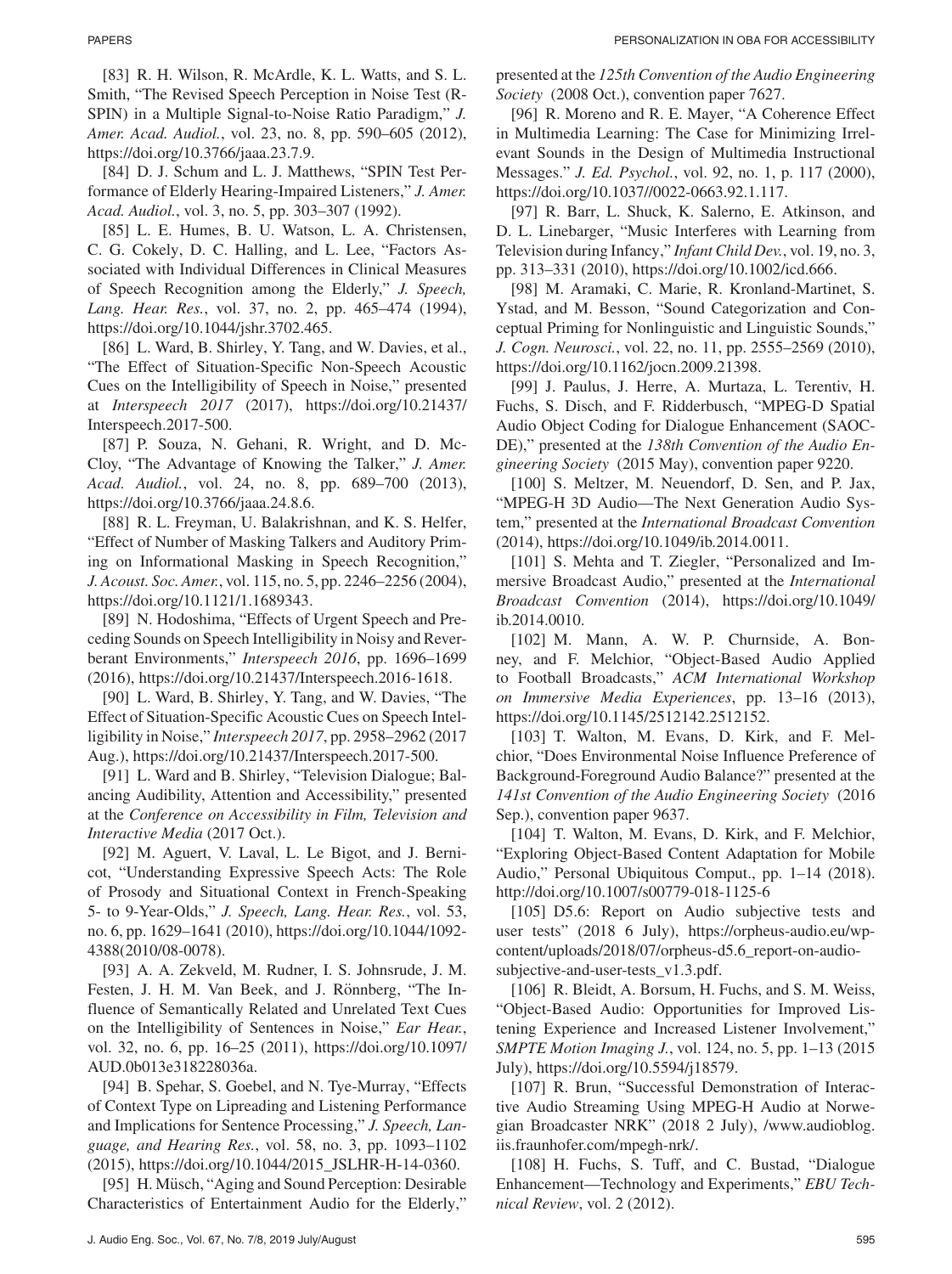[109] H. Fuchs and D. Oetting, "Advanced Clean Audio Solution: Dialogue Enhancement," *SMPTE Motion Imaging J.*, vol. 123, no. 5, pp. 23–27 (2014), https://doi.org/10.5594/j18429.

[110] A. Mason and M. Paradis, "Adaptive, Personalised 'in Browser' Audio Compression," presented at the *1st Web Audio Conference* (2015).

[111] C. Pike, P. Taylour, and F. Melchior, "Delivering Object-Based 3D Audio Using the Web Audio API and the Audio Definition Model," presented at the *1st Web Audio Conference* (2015).

[112] FP7/2007-2013, Grant agreement no. 248138" (2010), www.fascinate-project.eu.

[113] B. Shirley and R. Oldfield, "Clean Audio for TV Broadcast: An Object-Based Approach for Hearing-Impaired Viewers," *J. Audio Eng Soc.*, vol. 63, pp. 245– 256 (2015 Apr.), https://doi.org/10.17743/jaes.2015. 0017.

[114] Y. Tang, B. M. Fazenda, and T. J. Cox, "Automatic Speech-to-Background Ratio Selection to Maintain Speech Intelligibility in Broadcasts Using an Objective Intelligibility Metric," *Appl. Sci.*, vol. 8, no. 1, p. 59 (2018), https://doi.org/10.3390/app8010059.

[115] P. Demonte, Y. Tang, R. J. Hughes, T. Cox, B. Fazenda, and B. Shirley, "Speech-to-Screen: Spatial Separation of Dialogue from Noise Towards Improved Speech Intelligibility for the Small Screen," presented at the *144th Convention of the Audio Engineering Society* (2018 May), convention paper 10011.

[116] M. Cooke, J. Barker, S. Cunningham, and X. Shao, "An Audio-Visual Corpus for Speech Perception and Automatic Speech Recognition," *J. Acoust. Soc. Amer.*, vol. 120, no. 5, pp. 2421–2424 (2006), https://doi.org/ 10.1121/1.2229005.

[117] H. Levitt and L. Rabiner, "Binaural Release from Masking for Speech and Gain in Intelligibility," *J. Acoust. Soc. Amer.*, vol. 42, no. 3, pp. 601–608 (1967), https://doi.org/10.1121/1.1910629.

[118] J. Francombe, J. Woodcock, R. J. Hughes, R. Mason, A. Franck, C. Pike, T. Brookes, W. J. Davies, P. J. Jackson, and T. J. Cox, et al., "Qualitative Evaluation of Media Device Orchestration for Immersive Spatial Audio Reproduction," *J. Audio Eng Soc.*, vol. 66, pp. 414–429 (2018 Jun.), https://doi.org/10.17743/jaes.2018.0027.

[119] H. Fuchs and D. Oetting, "Advanced Clean Audio Solution: Dialogue Enhancement," presented at the *IBC2013 Conference Proceedings* (2013 Sep.), https://doi.org/10.1049/ibc.2013.0002.

 $[120]$  A. Craciun, C. Uhle, and T. Bäckström, "An Evaluation of Stereo Speech Enhancement Methods for Different Audio-Visual Scenarios," *23rd European Signal Processing Conference (EUSIPCO)*, pp. 2048–2052 (2015), https://doi.org/10.1109/EUSIPCO.2015.7362744.

[121] M. Torcoli, J. Herre, H. Fuchs, J. Paulus, and C. Uhle, "The Adjustment/Satisfaction Test (A/ST) for the Evaluation of Personalization in Broadcast Services and Its Application to Dialogue Enhancement," IEEE Transact. Broadcast. (2018), https://doi.org/10.1109/ TBC.2018.2832458.

[122] J.-M. Jot, B. Smith, and J. Thompson, "Dialog Control and Enhancement in Object-Based Audio Systems," presented at the *139th Convention of the Audio Engineering Society* (2015 Oct.), convention paper 9356.

[123] V. Vinayagamoorthy, R. Ramdhany, and M. Hammond, "Enabling Frame-Accurate Synchronised Companion Screen Experiences," *ACM International Conference on Interactive Experiences for TV and Online Video*, pp. 83– 92 (2016), https://doi.org/10.1145/2932206.2932214.

 $[124]$  Gálvez M. F. Simón, S. J. Elliott, and J. Cheer, "Time Domain Optimization of Filters Used in a Loudspeaker Array for Personal Audio," *IEEE/ACM Transactions on Audio, Speech and Language Processing (TASLP)*, vol. 23, no. 11, pp. 1869–1878 (2015), https://doi.org/10.1109/TASLP.2015.2456428.

[125] J. S. Woodcock, W. J. Davies, and T. J. Cox, F. Melchior, "Categorization of Broadcast Audio Objects in Complex Auditory Scenes," *J. Audio Eng Soc.*, vol. 64, pp. 380– 394 (2016 Jun.), https://doi.org/10.17743/jaes.2016.0007.

[126] T. R. Agus and C. Corrigan, "Adapting Audio Mixes for Hearing Impairments," presented at the *3rd Workshop on Intelligent Music Production* (2018 Sep.).

[127] I. Fraile, J. A. Nuñez J. A. N. Mario Montagud, and S. Fernández, "ImAc: Enabling Immersive, Accessible and Personalized Media Experiences," *2018 ACM International Conference on Interactive Experiences for TV and Online Video*, pp. 245–250 (2018 Jun.).

[128] A. Ephrat, I. Mosseri, O. Lang, T. Dekel, K. Wilson, A. Hassidim, W. T. Freeman, and M. Rubinstein, "Looking to Listen at the Cocktail Party: A Speaker-Independent Audio-Visual Model for Speech Separation," arXiv preprint arXiv:1804.03619 (2018), https://doi.org/ 10.1145/3197517.3201357.

[129] W03—Audio Repurposing Using Source Separation" (2018 May), http://www.aes.org/events/ 144/workshops/?ID=5917.

[130] M. Lopez and G. Kearney, "Enhancing Audio Description: Sound Design, Spatialisation and Accessibility in Film and Television," presented at the *Proc. of Institute of Acoustics 32nd Reproduced Sound Conf.* (2016 Nov.).

[131] D2.1 System Architecture" (2017 14 July), https://2immerse.eu/wp-content/uploads/2018/01/d2.1\_r2 system\_architecture-clean.pdf.

[132] Accessible Audio Research: UK Council on Deafness Presentation" (2017 Nov.), http://usir.salford.ac.uk/ 47781/1/12.%20Lauren%20Ward%20%26%20Ben% 20Shirley.mp4.

[133] L. Ward and B. Shirley, "Intelligibility vs Comprehension: Understanding Quality of Accessible Next-Generation Audio Broadcast" (2018), URL http://usir.salford.ac.uk/id/eprint/47780.

[134] P. Poers, "Challenging Changes for Live NGA Immersive Audio Production," presented at the *144th Convention of the Audio Engineering Society* (2018 May), eBrief 418.

[135] M. Armstrong, M. Brooks, A. Churnside, M. Evans, F. Melchior, and M. Shotton, "Object-Based Broadcasting-Curation, Responsiveness and User